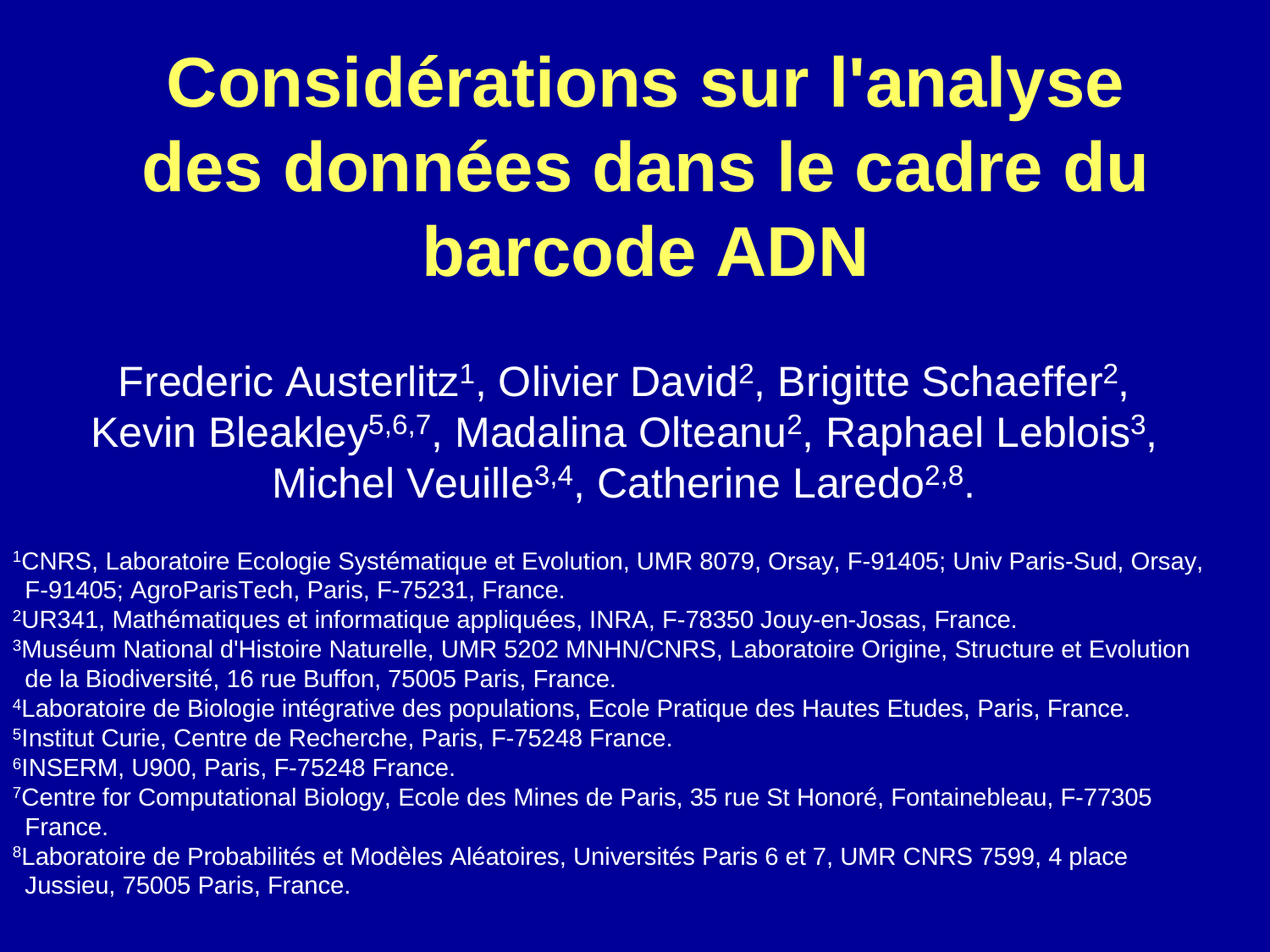# Aims of DNA barcoding

- Assign individuals to a given species according to sequence at a given locus
	- $\mathcal{L}_{\mathcal{A}}$ Degraded samples.
	- Larvae
	- –Very similar species
- Identify criptic species from these DNA sequences.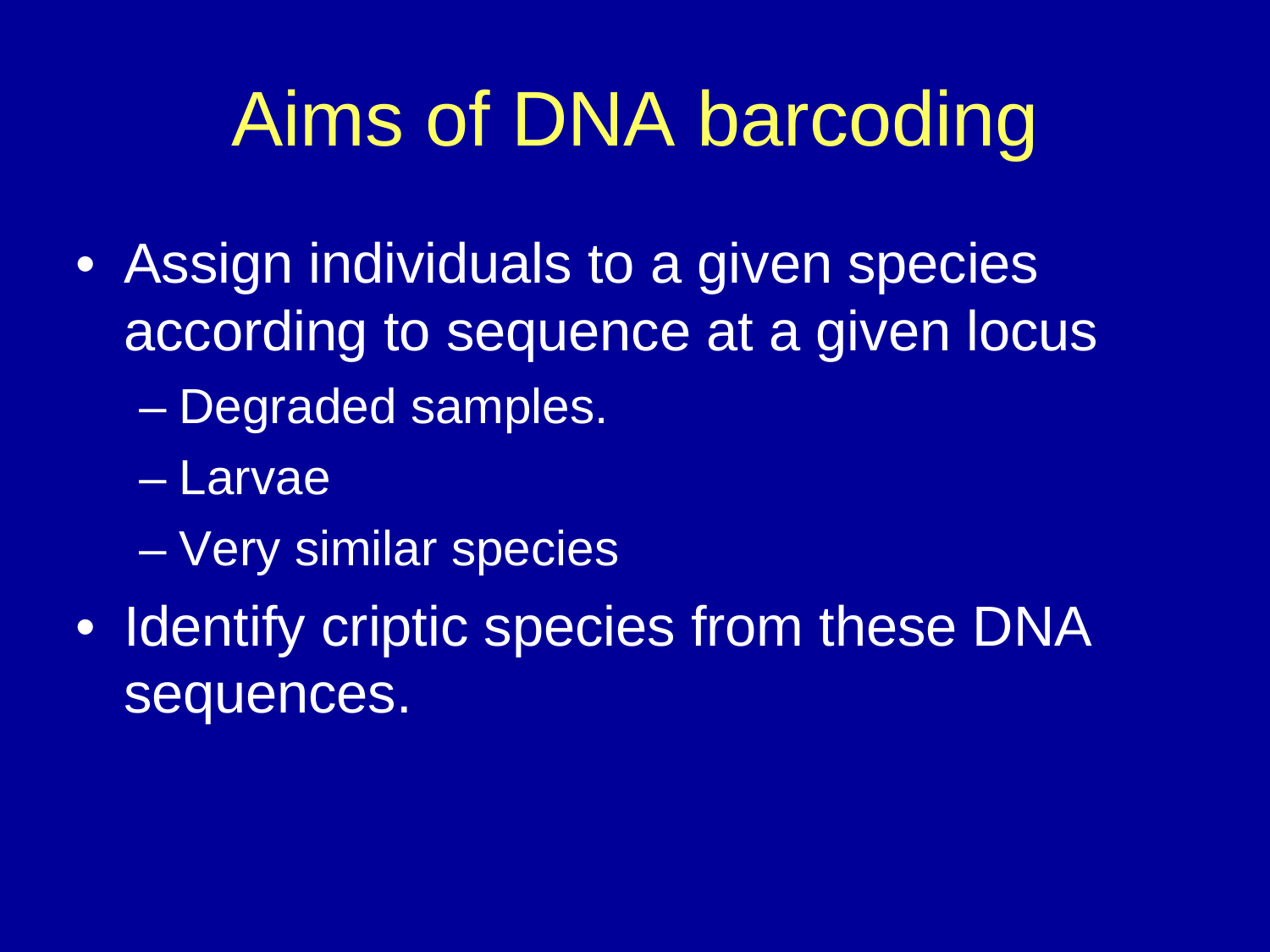# **Barcoding of life initiative**

- Develop a reference library containing sequences for one mitochondrial gene: cytochrome <sup>c</sup> oxidase I (COI) with individuals with known status.
- Several sample per species (from 5 to 30)
- Assign individuals of unknown taxonomic status to given species by comparing their sequence with the sequence present in the database. %What is the best assignation method?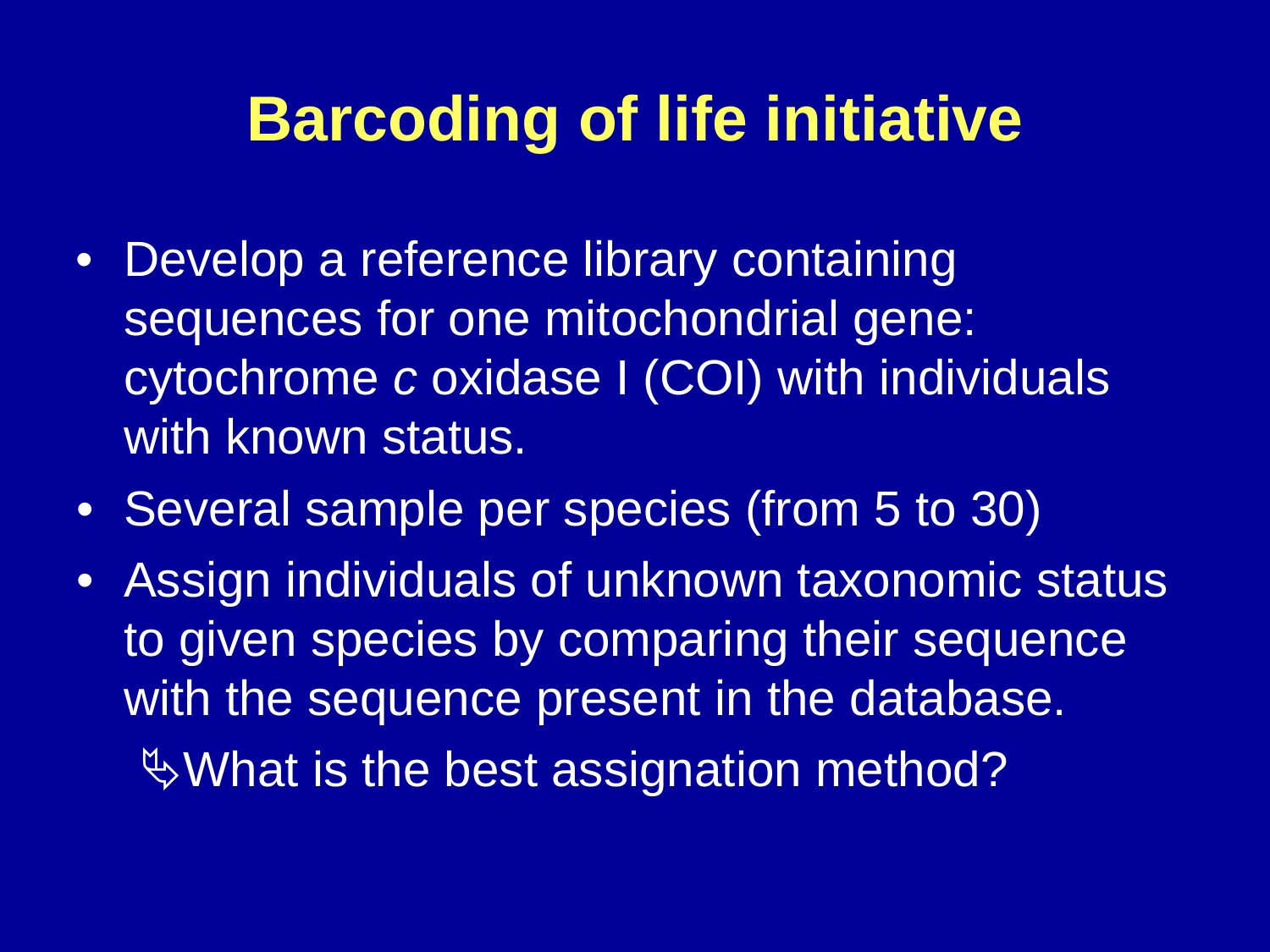# **Example of data available**

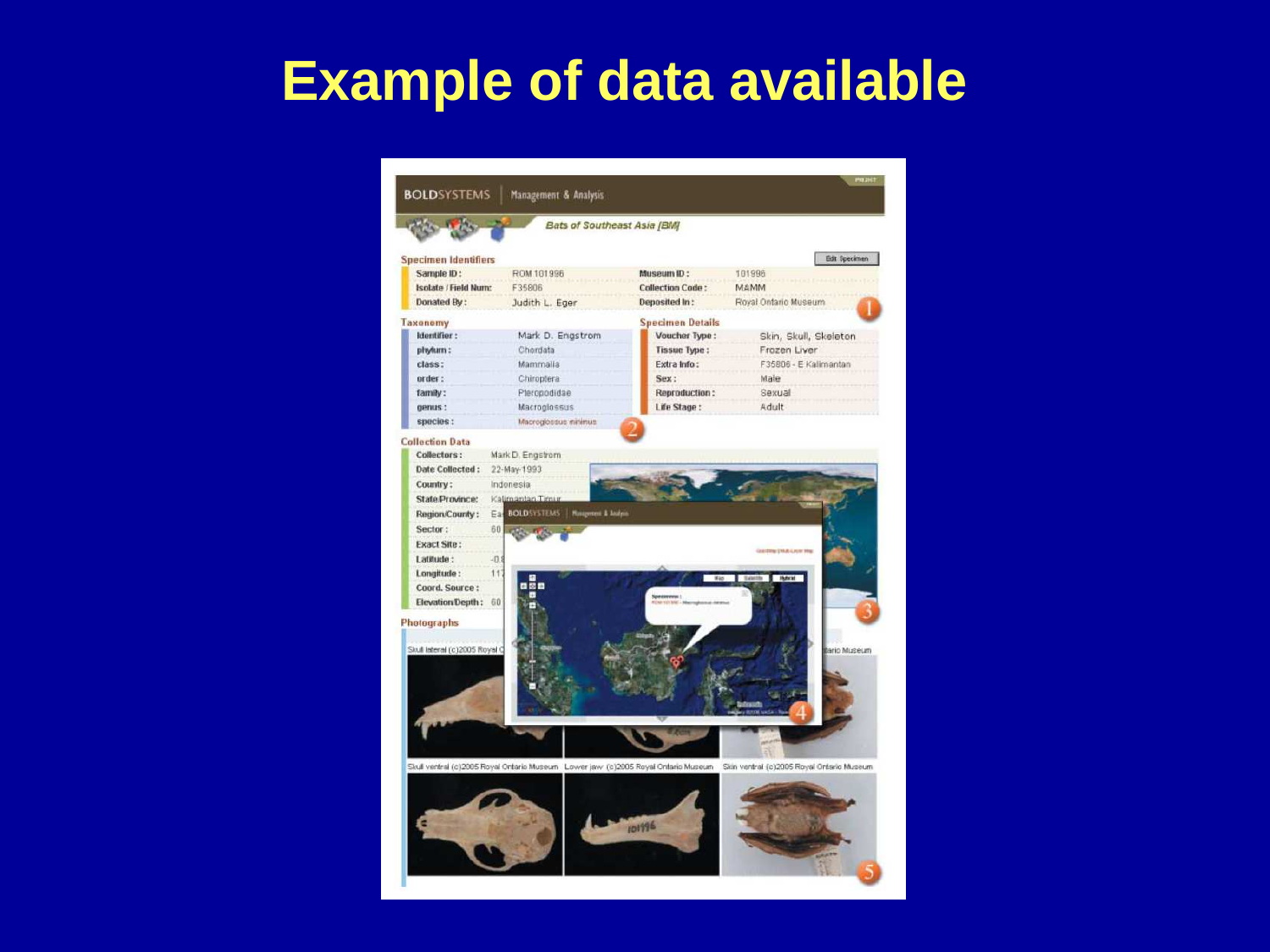#### **Différents génomes chez un même individu.Animaux (cas général)**

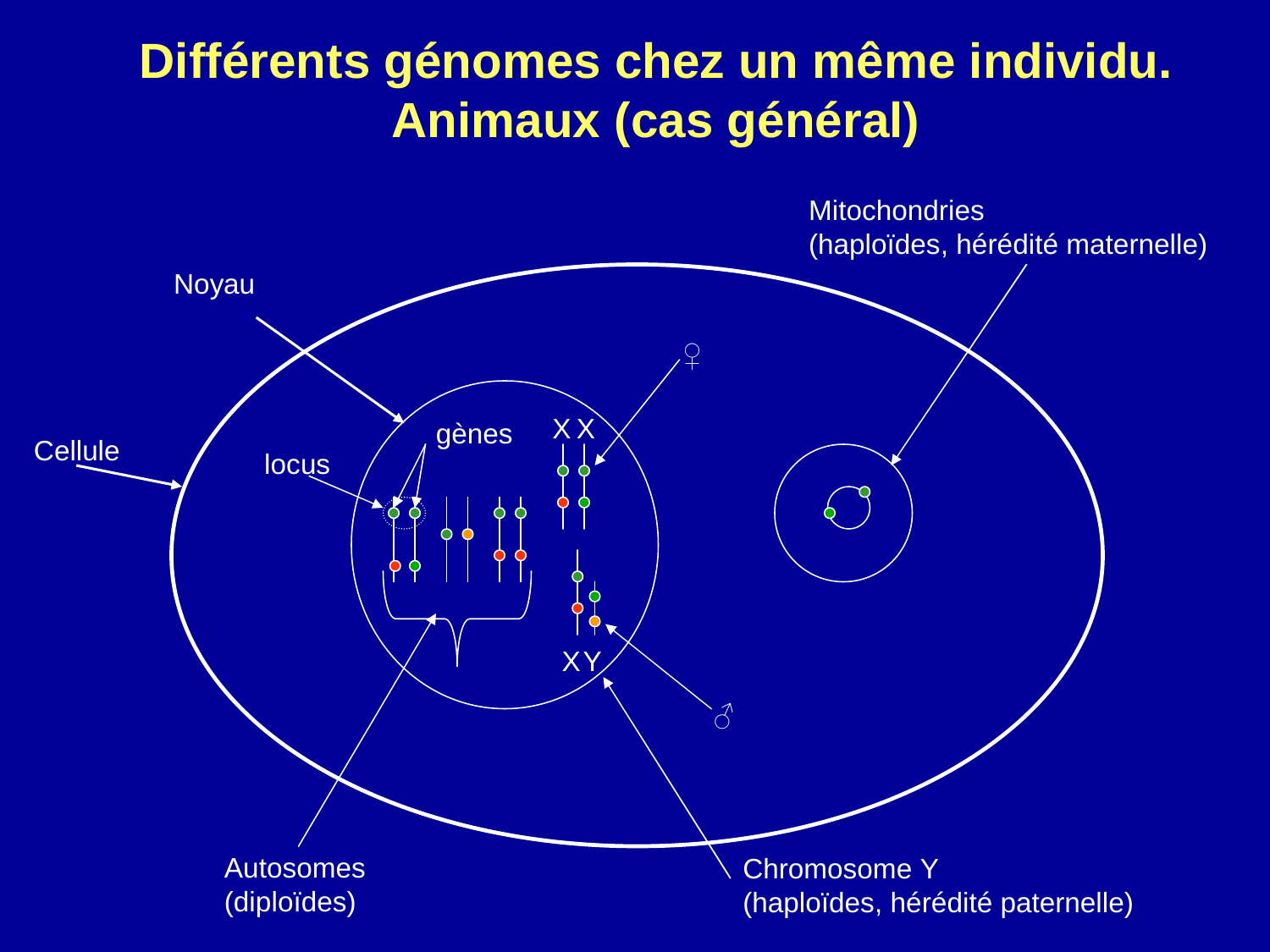#### **SEQUENCES**

• Echantillon de séquences prises chez plusieurs individus pour un même locus donné

| Ecotype <sup>‡</sup>   | $311*$ <sup>6</sup> | 426 | 461*        | 704* | 1092 | 1233 | 1245. | $1255*$ | 1311 | $1315*$ | 1326 | 1359 | 1374 | 1438 | 1440 | 1458. | 1543* | 1548 |
|------------------------|---------------------|-----|-------------|------|------|------|-------|---------|------|---------|------|------|------|------|------|-------|-------|------|
| Col- $0^{\dagger}$ (R) | Α                   | A   | $\mathbf C$ | G    | A    |      | A.    |         |      | C.      |      | т    | т    | Т    | G.   | G     | G     | C    |
| Ler- $0(R)$            |                     |     | A           |      |      |      |       |         |      |         |      |      |      |      |      |       |       |      |
| $Tsu-0$ $(R)$          |                     |     |             |      |      |      |       |         |      |         |      |      |      |      |      |       |       |      |
| $Ws-0$ (P)             |                     |     |             |      |      |      |       |         |      |         |      |      |      |      |      |       |       |      |
| $Wa-0(S)$              | G.                  |     |             |      |      |      |       |         |      | A.      |      |      | C    |      |      | Α     |       |      |
| Zu-0 $(S)$             | G                   |     |             |      |      |      |       |         |      | A       |      |      | с    |      | A    | A     |       |      |
| $Zu-0.1$ (S)           | G                   |     |             |      |      |      |       | с       |      | A       |      |      | C    |      | A    | A.    |       |      |
| $Zu-0-3$ (S)           | G                   |     |             |      |      |      |       | С       |      | A       |      | C.   | C    | C    | A    | A     |       |      |
| $Zu-0-4$ (S)           | G                   |     |             |      |      |      |       |         |      | A       |      |      | С    | с    | A    | A.    |       |      |
| $Zu-0-6$ (S)           | G                   |     |             |      |      |      |       |         |      | A       |      | С    | C    |      | A    | A.    |       |      |
| $Zu-0-7$ (S)           |                     |     |             | Α    |      |      |       |         |      |         |      |      |      |      |      |       |       |      |
| $Zu-0-8$ (S)           |                     |     |             | Α    |      |      |       |         |      |         |      |      |      |      |      |       |       |      |
| UIE132 (P)             |                     |     |             |      |      |      |       |         |      |         |      |      |      |      |      |       |       |      |
| $k$ rps2-210C(S)       |                     |     |             |      |      |      |       |         |      |         |      |      |      |      |      |       |       |      |

- Longueur typique : jusqu'à quelques kb.
- Taux de mutation usuel : 10<sup>-8</sup> à 10<sup>-7</sup> par nucléotide par génération.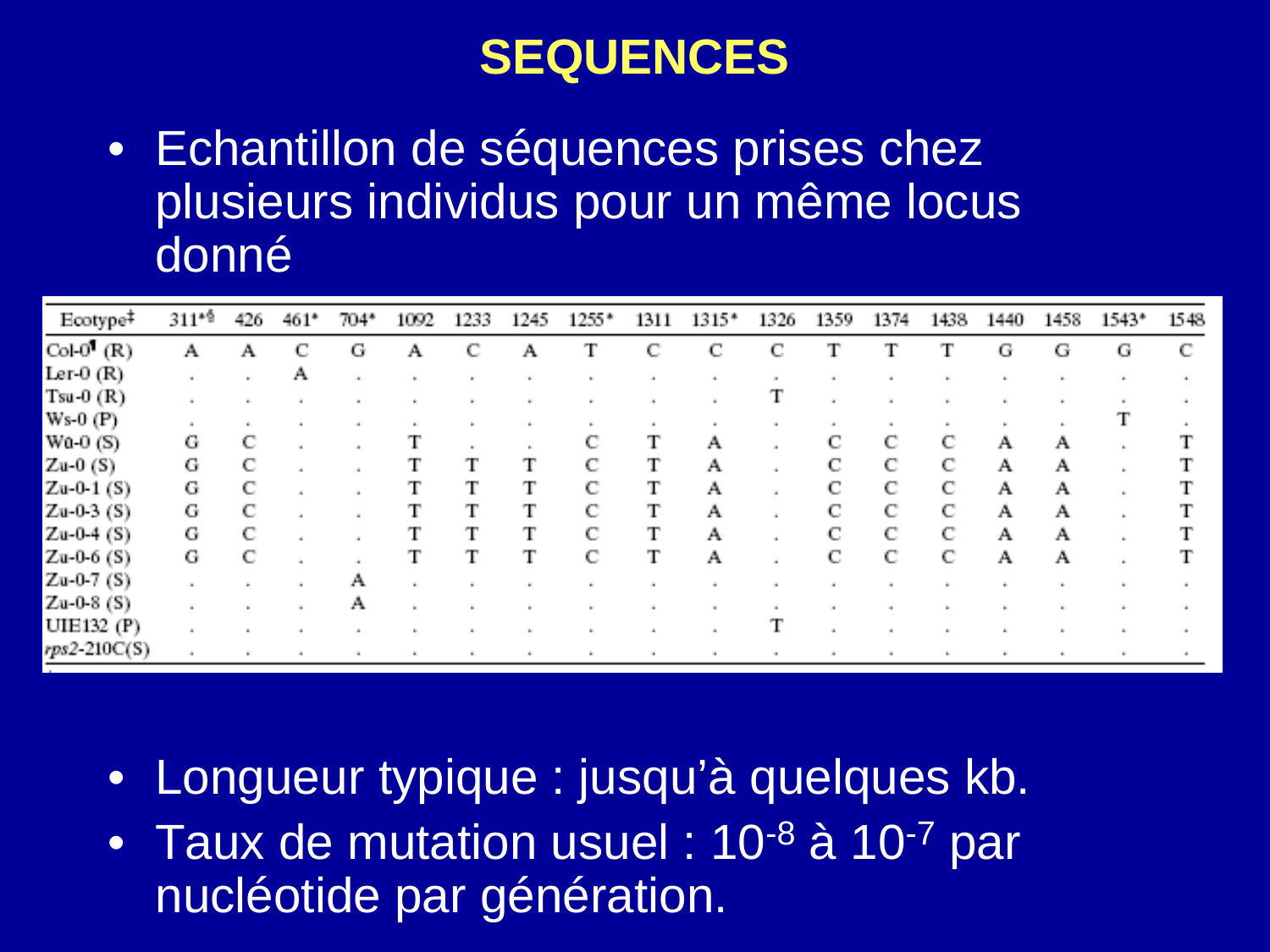### **La divergence entre les séquences reflète leur temps de coalescence**

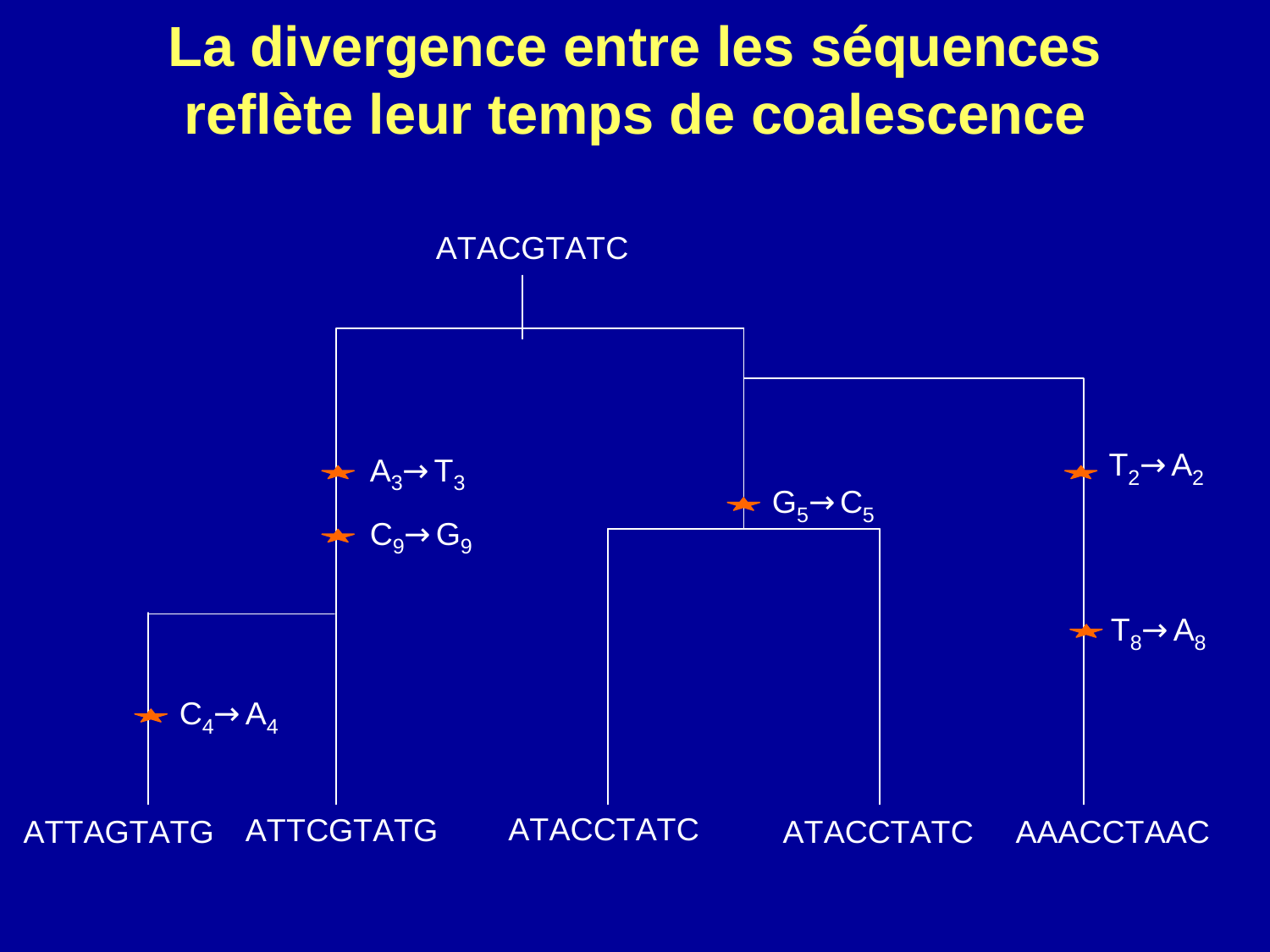### **Testing the assignation methods**



- Individual to be tested:
	- $X_{\frac{1}{2}}$ 1 $_1$  : ATATGTACCTAGTA
	- $X_i$ 2 $_2$  : TTATCTACCTAGAA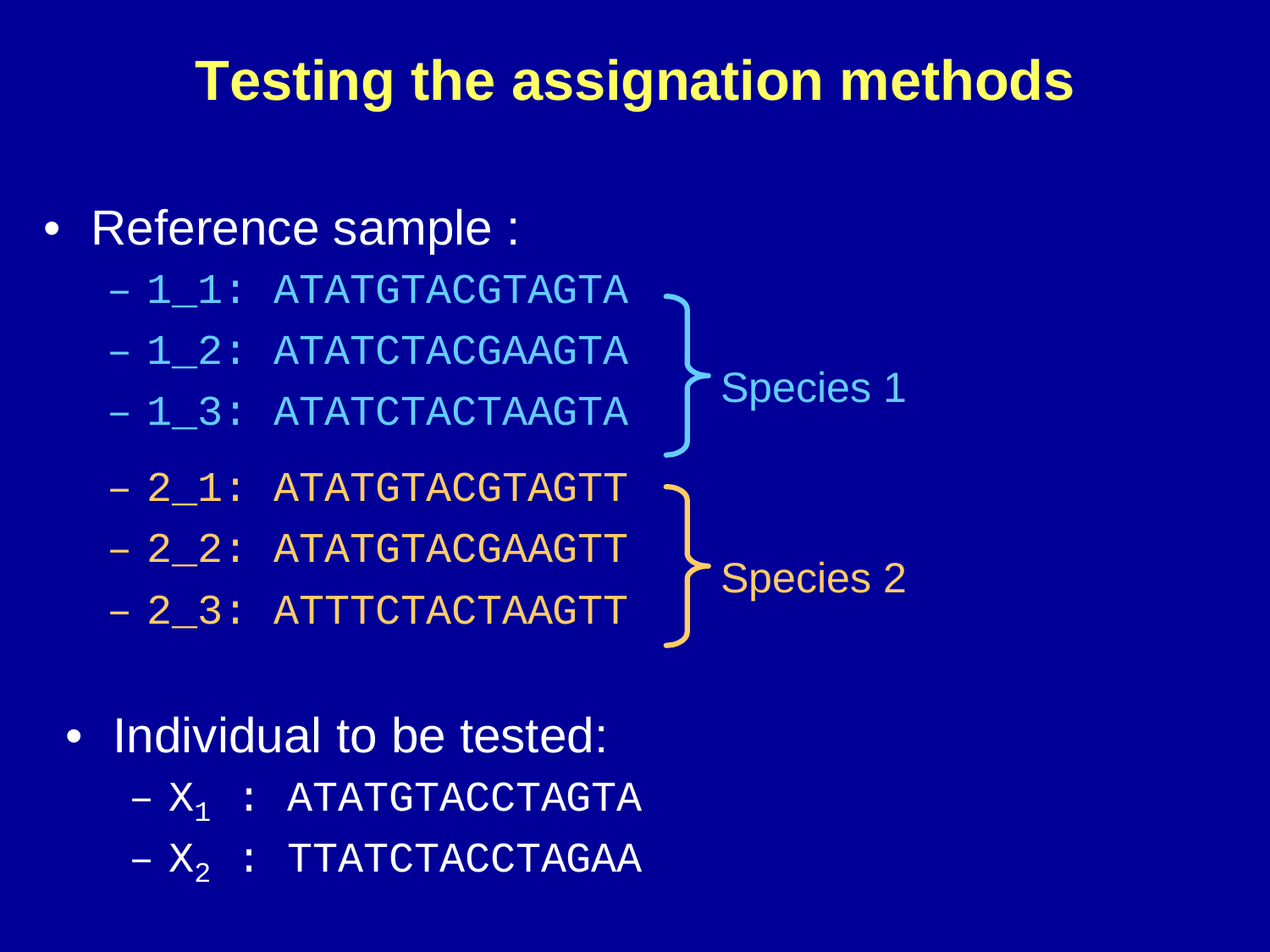# **Questions**

- What is the best assignation methods?
- What sample size is needed?
- What level of polymorphism is needed?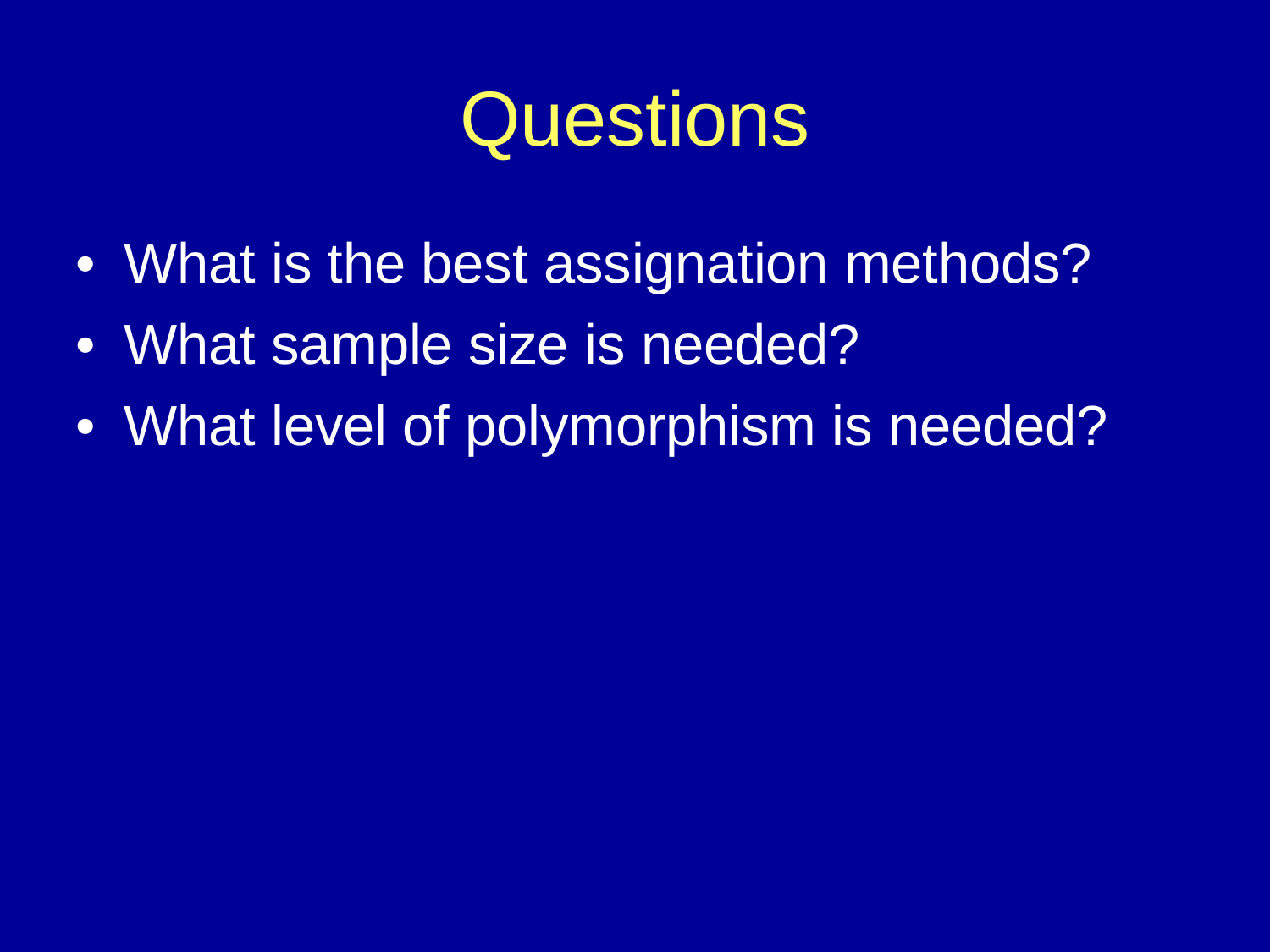### **Two species can be separated but the coalescent trees can still be mixed**



•Speciation gene



• Neutral gene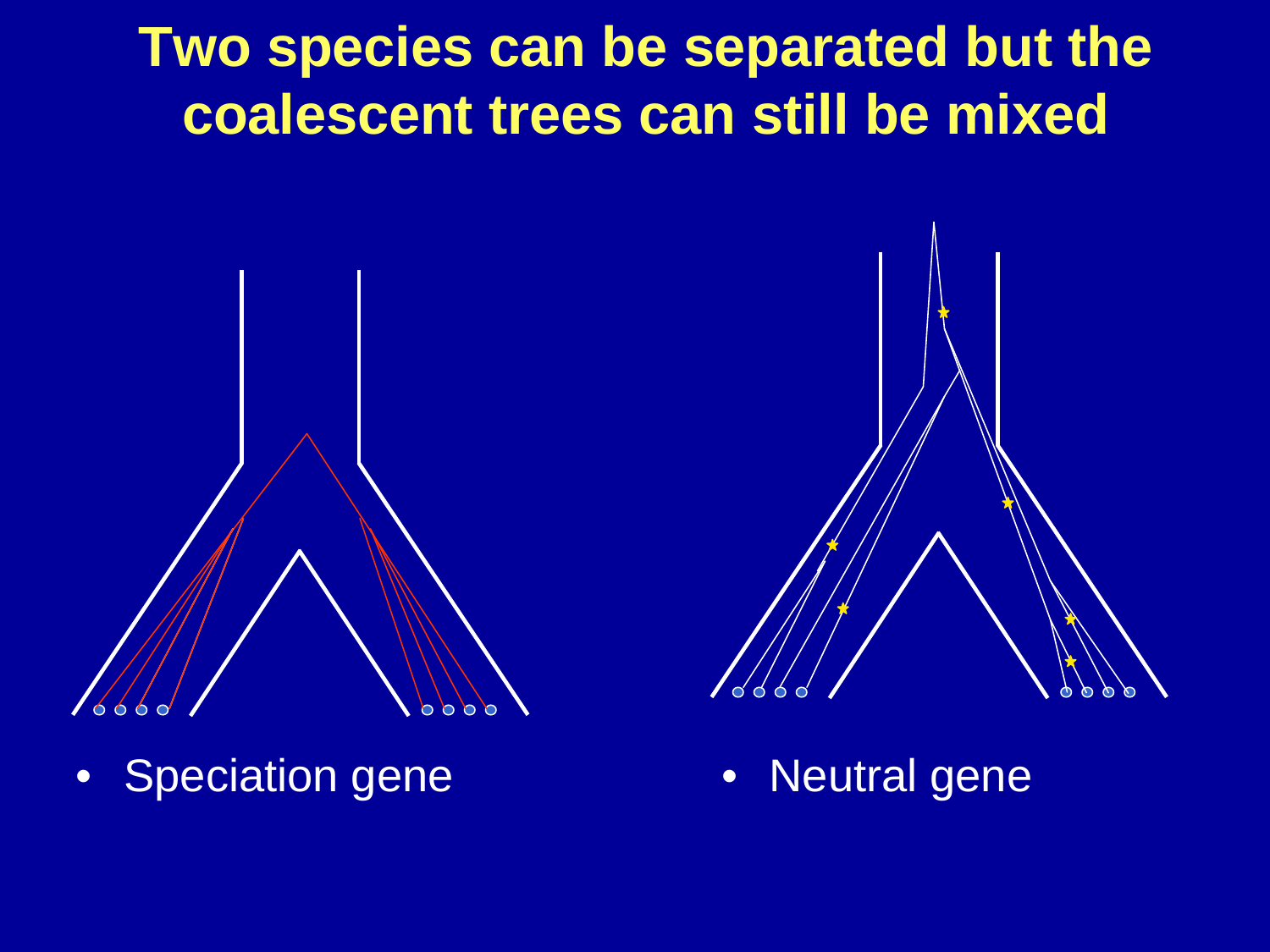### **Several cases**

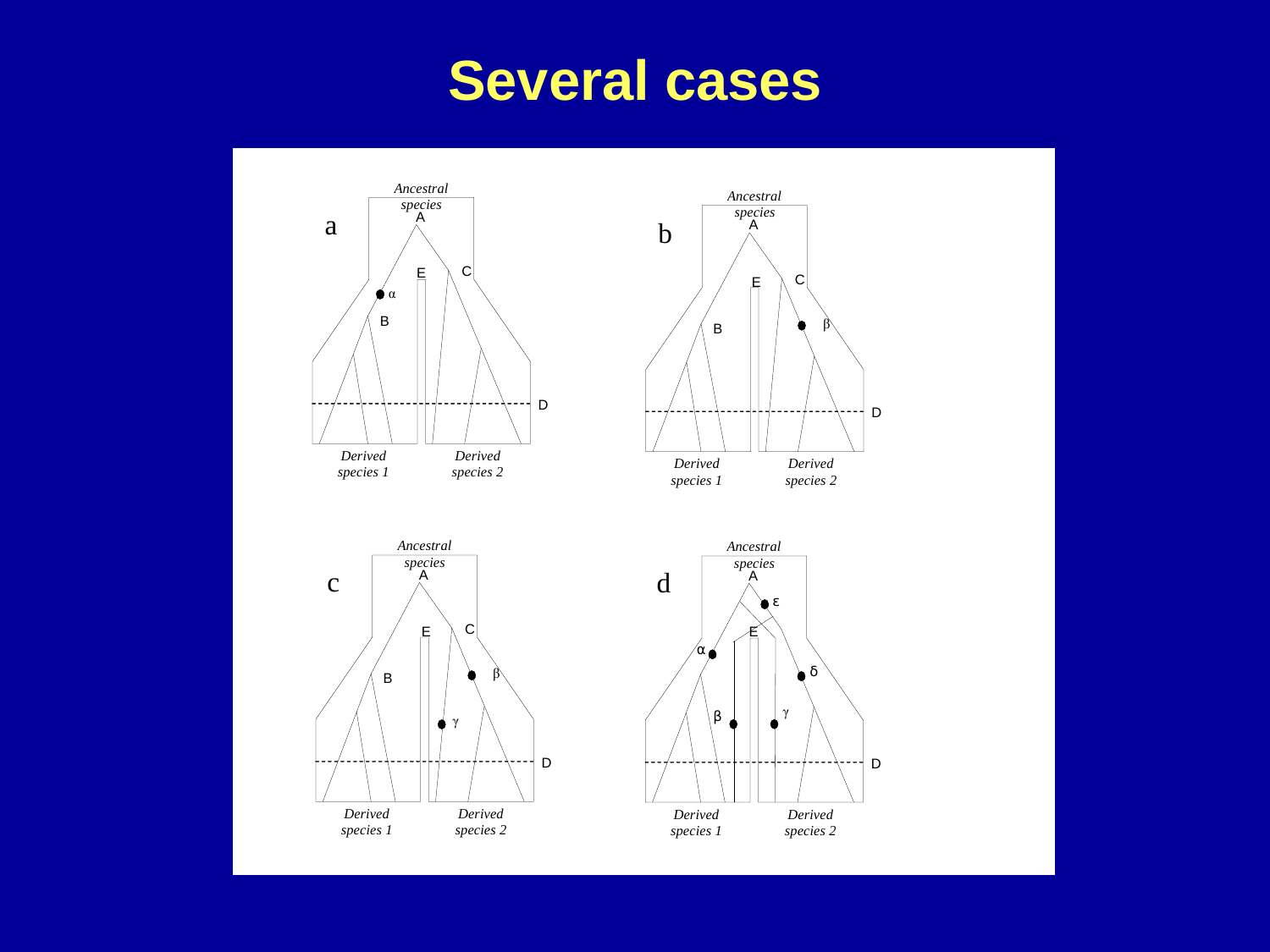#### **Arbre de coalescence moyens**



(source L. Excoffier, La Recherche)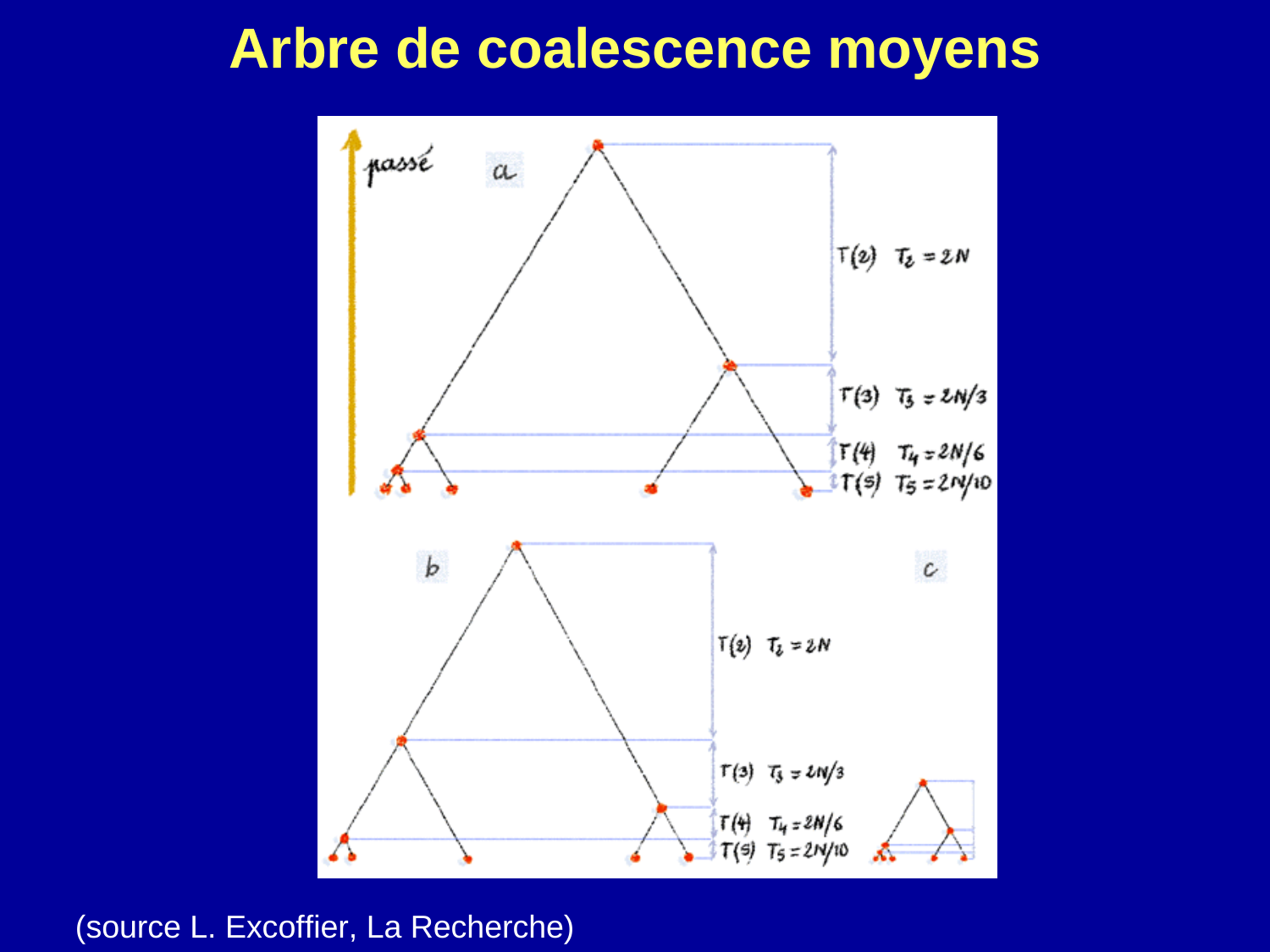#### **Cas de deux espèces**



 $T = e^{-T/N_f}$ *f*  $P(T > Ts) = (1 - 1/N_f)^T = e^{-T/T}$ 

*I* docus nucléaire à transmission biparentale :  $P(T > Ts) = (1 - 1/2N)^T = e^{-T/2N}$ 

si sexe ratio équilibré,  $N_f = N_m = N/2$ , pour des espèces séparées depuis *N* générations,  $P(T > N) = e^{-2} \approx 0.135$  (locus haploïde)  $P(T > N) = e^{-1/2} \approx 0.607$  (locus diploïde)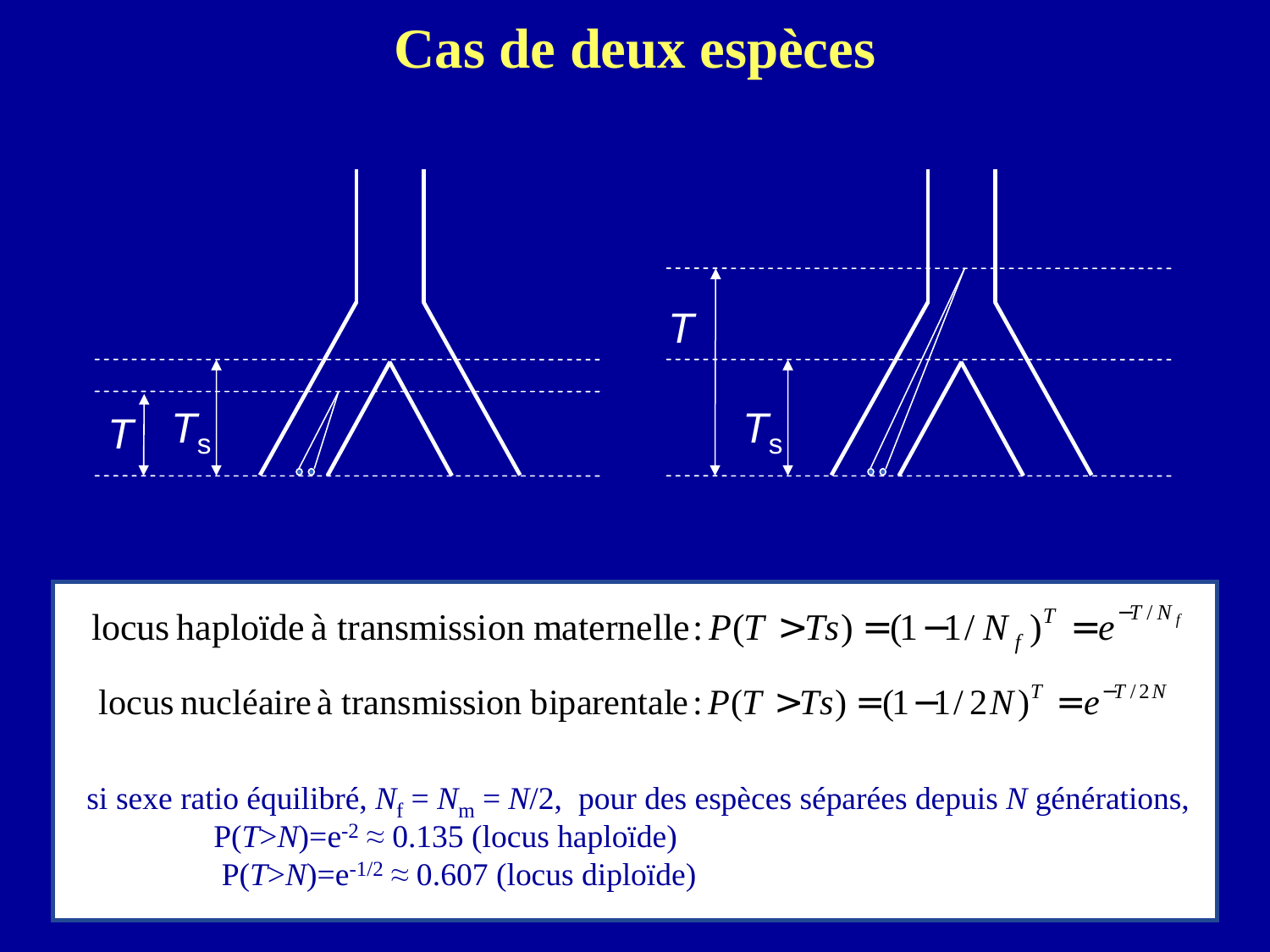# **Phylogenetic methods**



- Phylogenetic method used: maximum likelihood (PhyML, Guindon and Gascuel 2003) or neighbor joining.
- Majority rule:  $X_1$  and  $X_2$  classified as belonging to species 1, because they cluster in majority with individuals of species 1.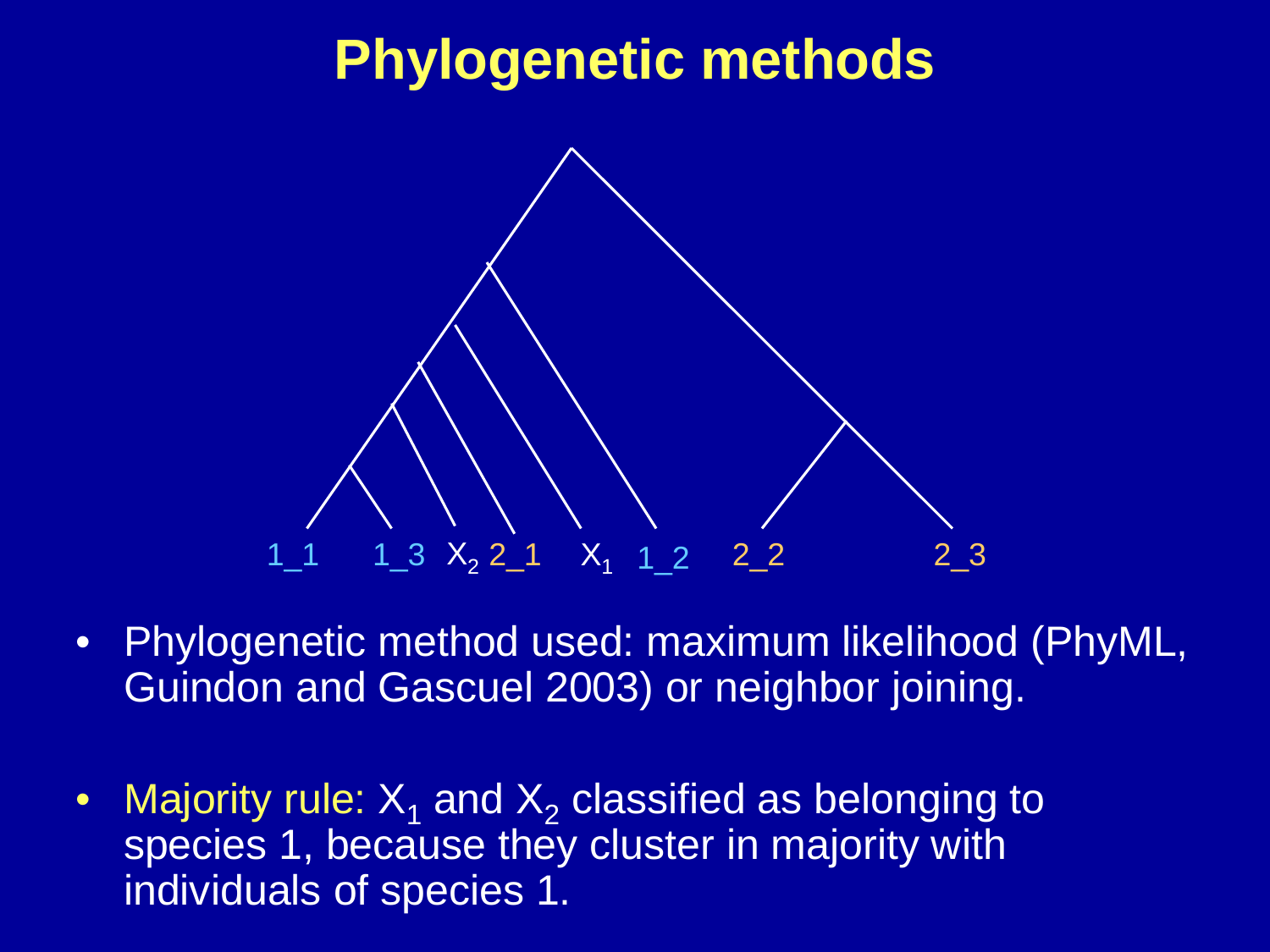#### What is required for the New York is required for the New York is required to require the New York is required Distance Matrix

| <b>PAM</b> | Spinach | Rice  | Mosquito | Monkey | Human |
|------------|---------|-------|----------|--------|-------|
| Spinach    | 0.0     | 84.9  | 105.6    | 90.8   | 86.3  |
| Rice       | 84.9    | 0.0   | 117.8    | 122.4  | 122.6 |
| Mosquito   | 105.6   | 117.8 | (0.0)    | 84.7   | 808   |
| Monkey     | 90.8    | 122.4 | 84.7     | 0.0    | 3.3   |
| Human      | 86.3    | 122.6 | 80.8     | 3.3    |       |
|            |         |       |          |        |       |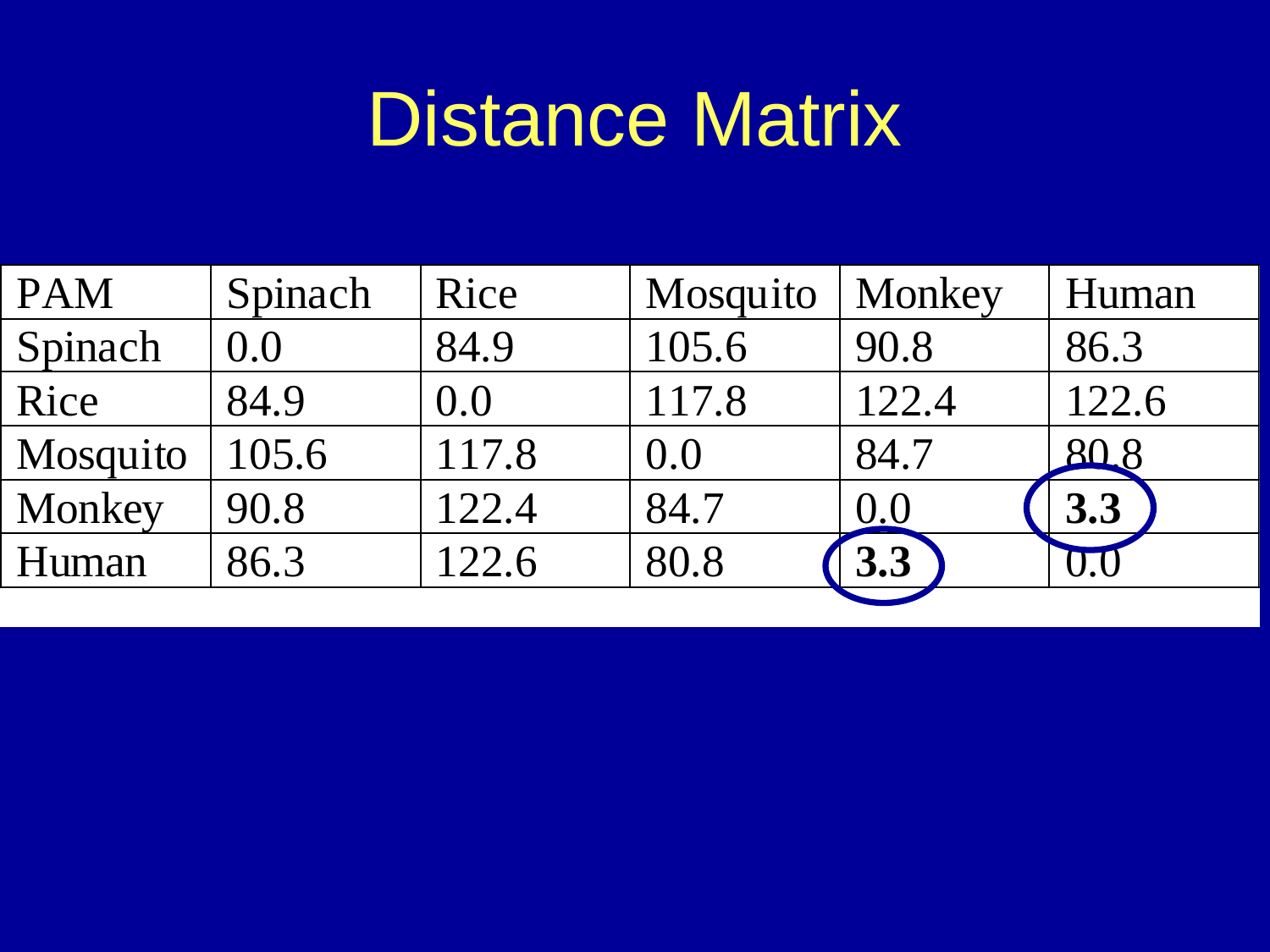# First Step

PAM distance 3.3 (Human - Monkey) is the minimum. So we'll join Human and Monkey to MonHum and we'll calculate the new distances.

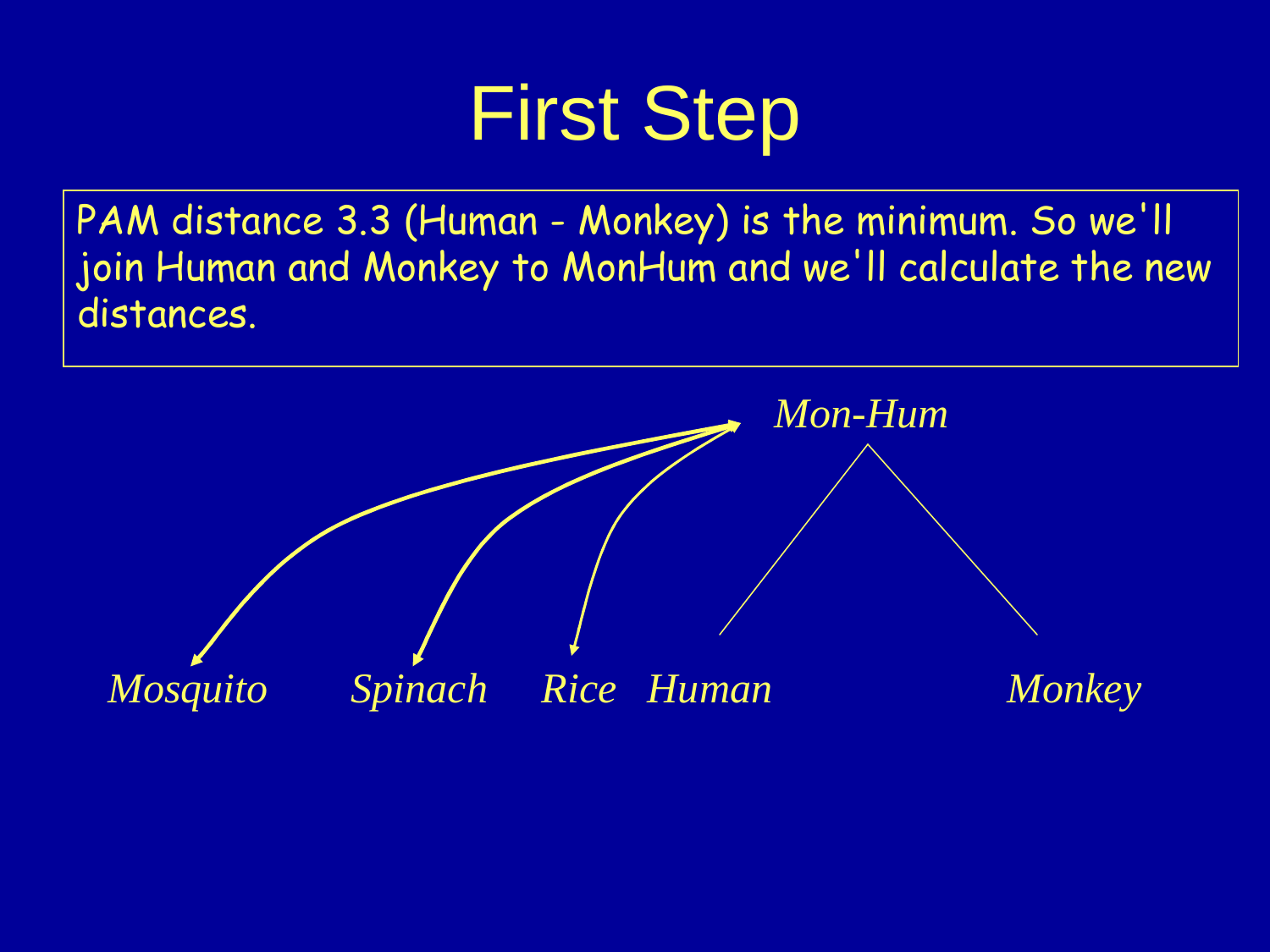# Calculation of New Distances

After we have joined two species in a subtree we have to compute the distances from every other node to the new subtree. We do this with a simple average of distances:

*Dist[Spinach, MonHum]* 

= (Dist[Spinach, Monkey] + Dist[Spinach, Human])/2

 $=(90.8 + 86.3)/2 = 88.55$ 

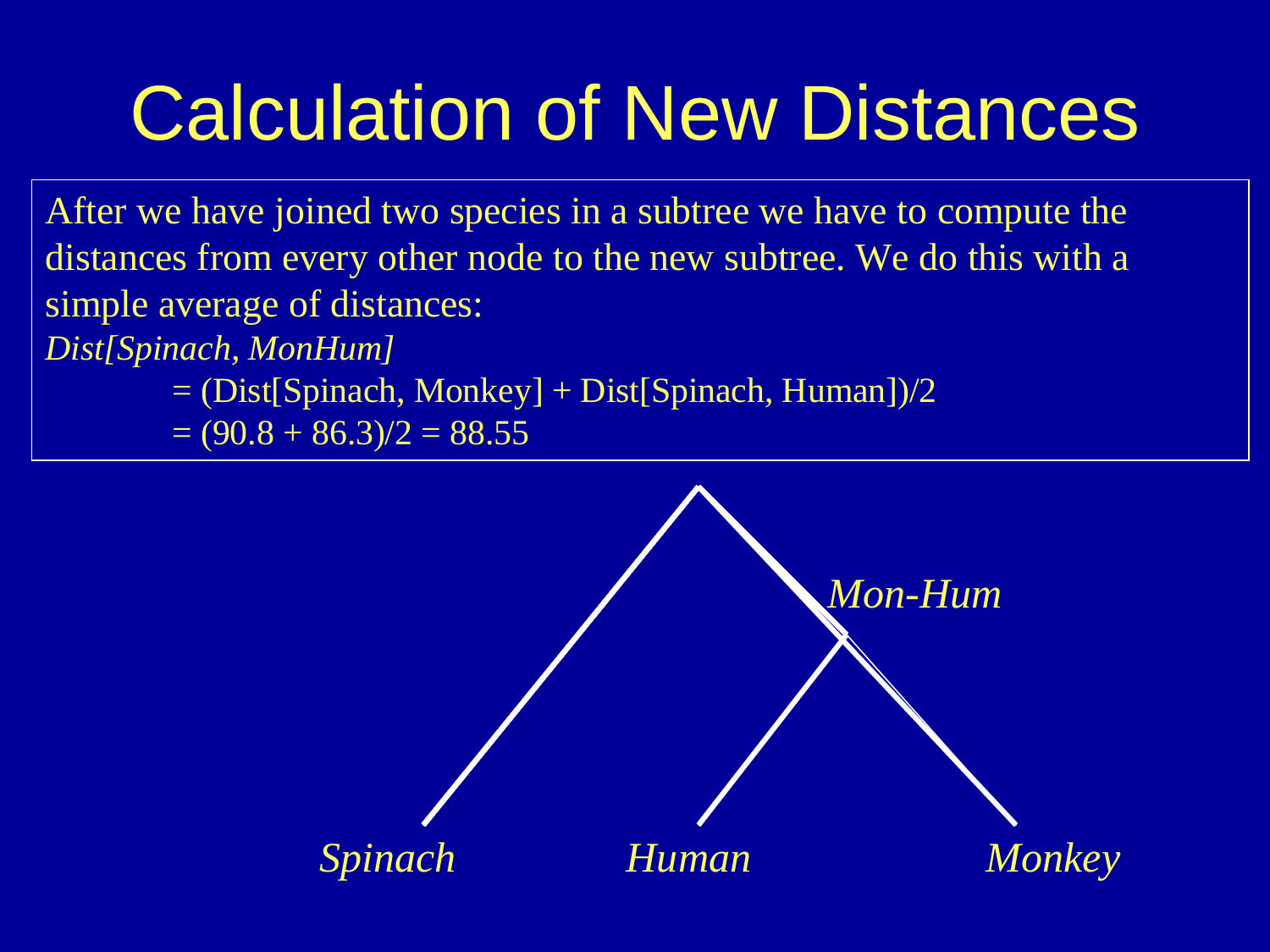# Last Joining

| <b>PAM</b> | SpinRice | MosMonHum |
|------------|----------|-----------|
| Spinach    | 0.0      | 108.7     |
| MosMonHum  | 108.7    | 0.0       |

(Spin-Rice)-(Mos-(Mon-Hum))

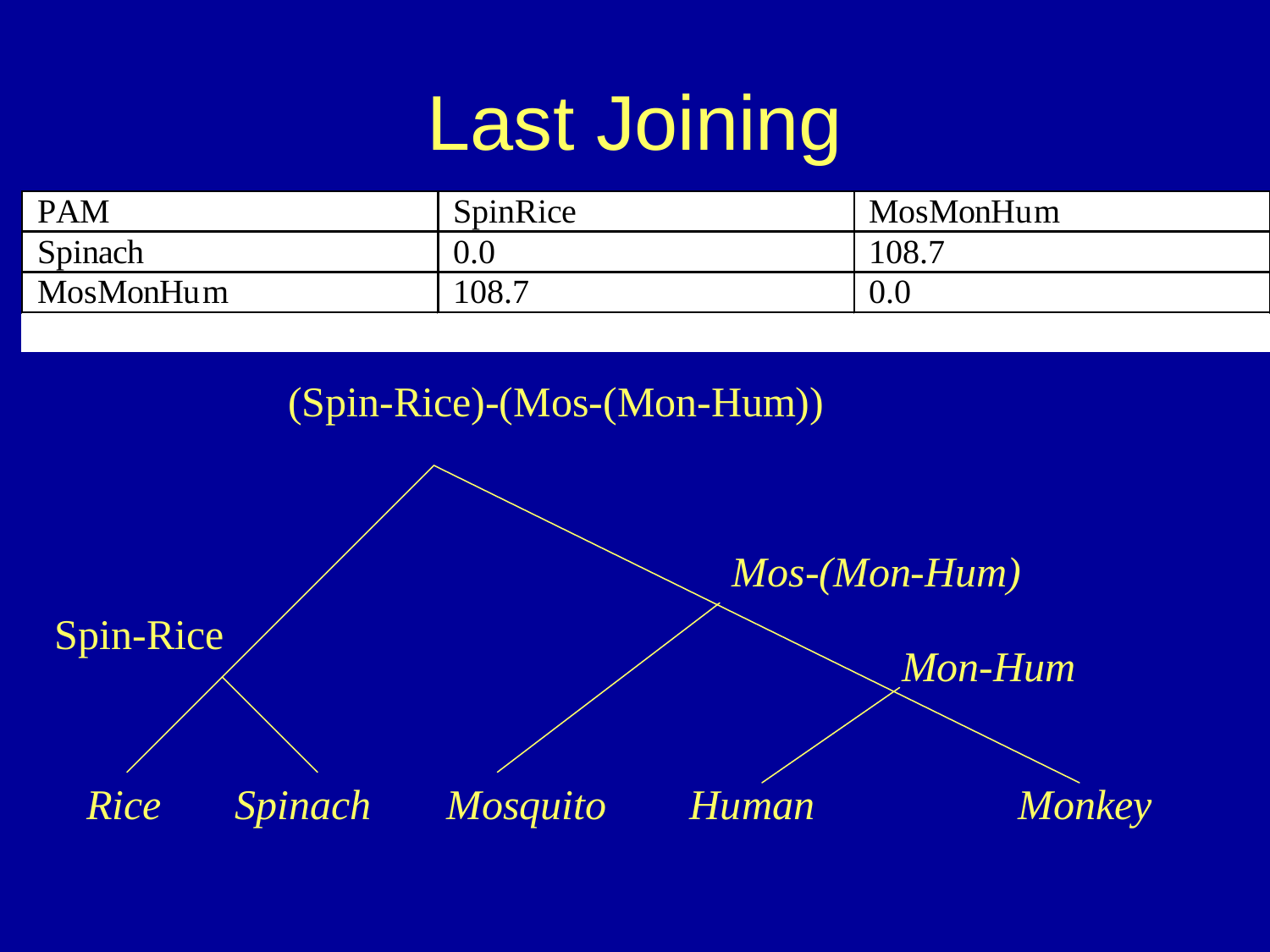# **k = 1 nearest neighbor classifier**

 $\bullet$  Compute the Kimura 2 Parameter (K2P) distance between the test individual and all individuals of the reference sample.



 $\bullet$  The test individual is classified in the species of its nearest neighbor.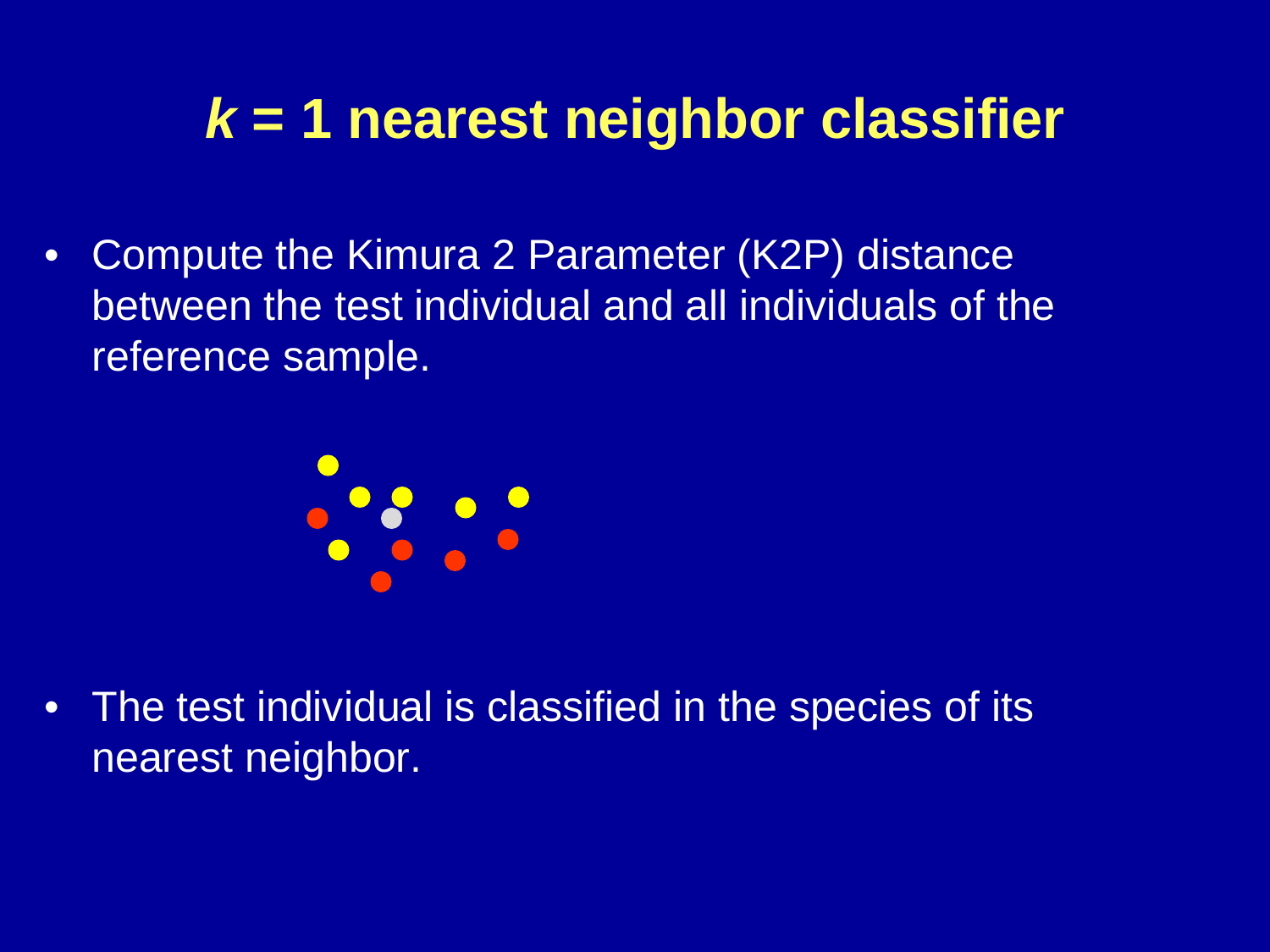### CART (Classification And Regression Tree) (Breiman et al., 1984, 1996)

• Builds a classification tree from the reference sample



« individuals in each leaf belong to the same species »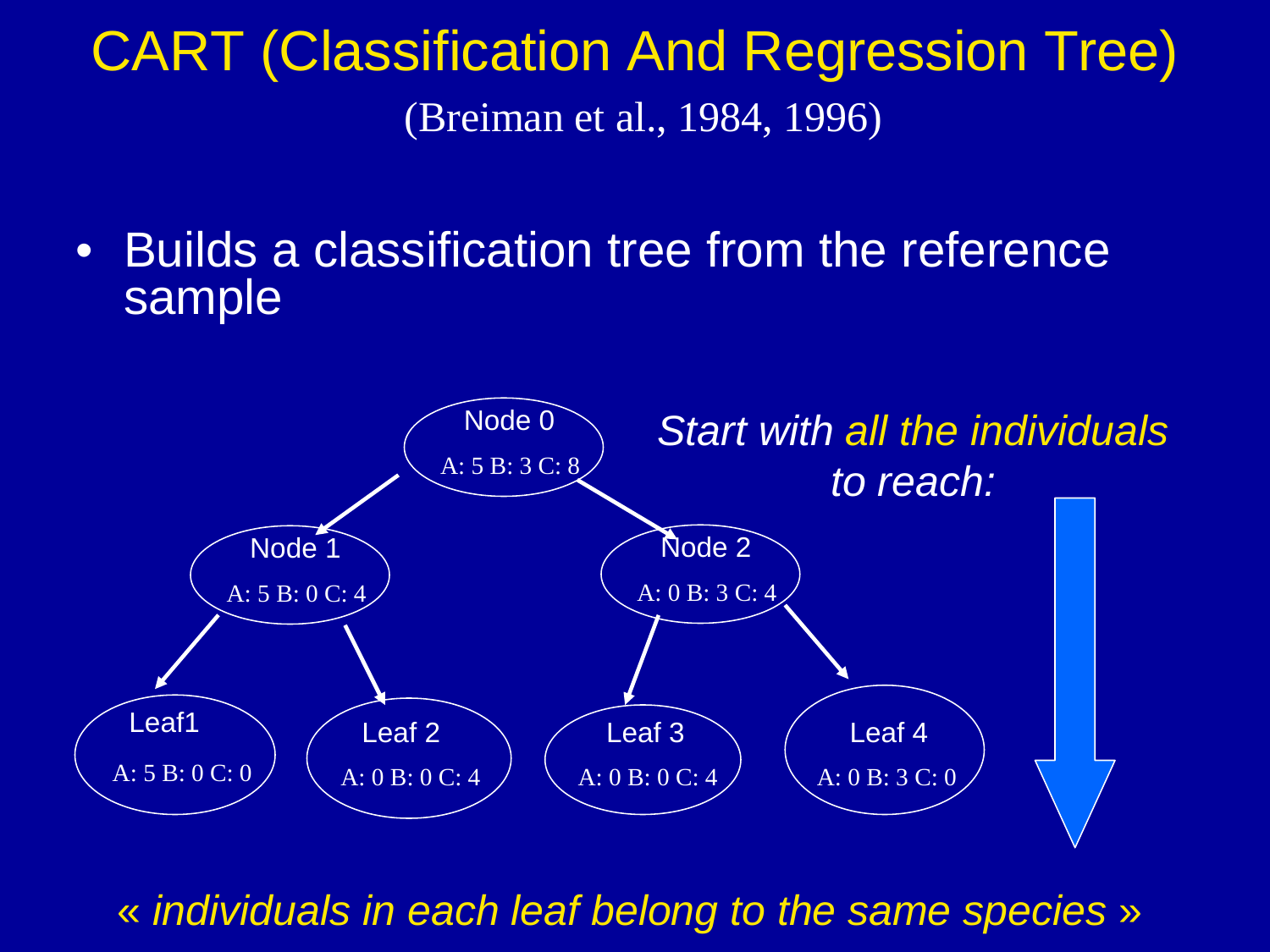### **Finding the best split**



 $s \in S$ S: set of variables t: set of individuals

 $P_{L} + P_{R} = 1$ 

Decrease in impurity:  $\Delta I(s,t) = I(t) - p_L I(t_L) - p_R I(t_R)$ 

Rule to select a splitting candidate:

 $s^*$  selected as  $\Delta I(s^* ,t) = \max {\{\Delta I(s,t), s \in S\}}$ 

Stop splitting rule: e.g. threshold βmax {  $\Delta I(s,t)$ ,  $s \in S$  }  $< \beta$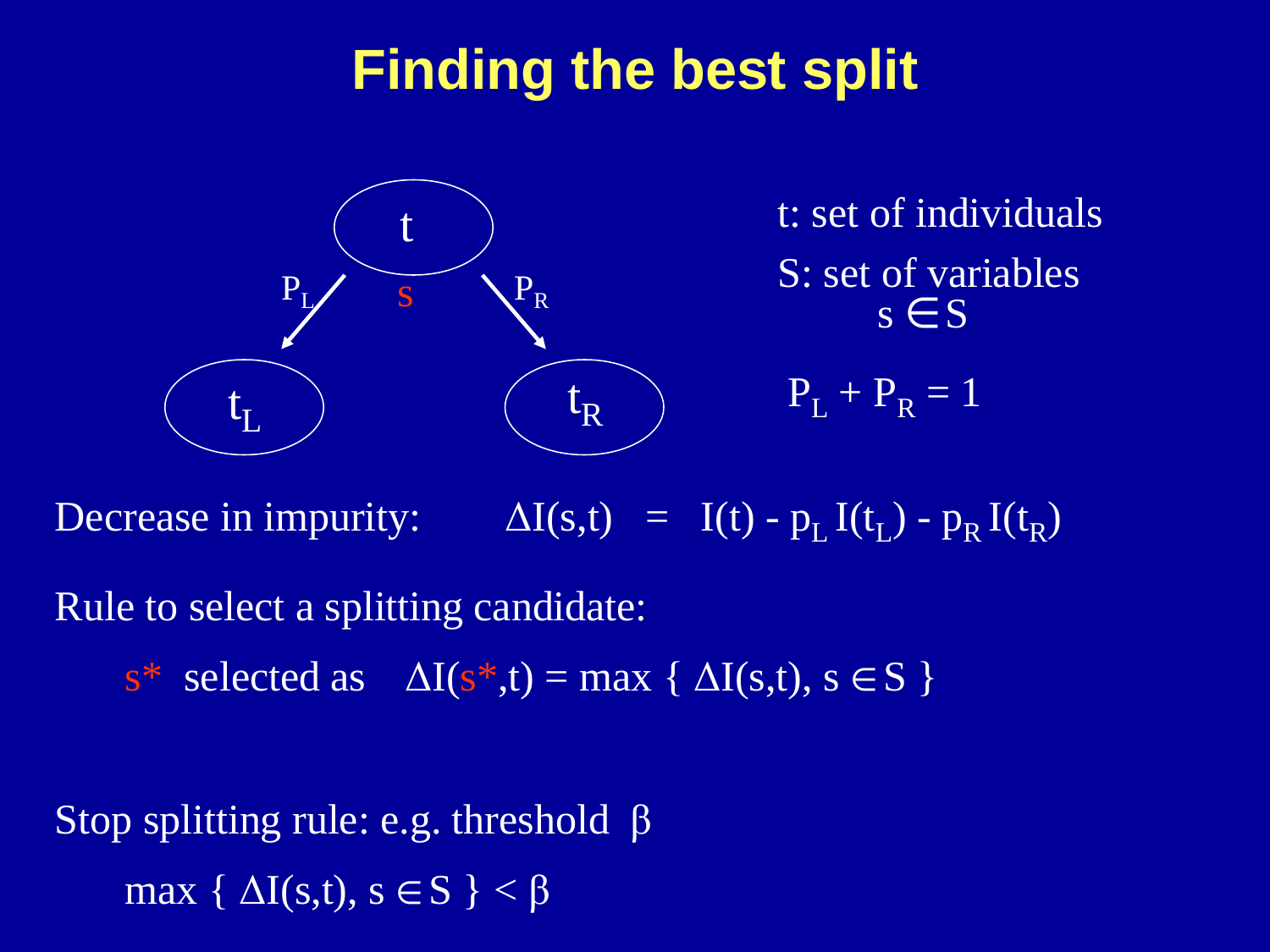### **Computing the impurity of the nodes**

node  $t =$  subset of individuals p (j | t) = relative proportion of individuals of class *j* in node t

Impurity criterion at node t:  $I(t) \doteq \Phi(p(1|t),...,p(j|t),...,p(J|t))$ 

 $I(t) = -\sum_j p(j|t) \log p(j|t)$  entropy  $I(t) = 1 - \sum_j p(j|t)^2$  (Gini index

$$
\begin{cases} \Phi\left(\frac{1}{J},\ldots,\frac{1}{J}\right) \longrightarrow \text{maximum} \\ \Phi \text{ minimum for } (1,0,\ldots,0),\ldots,(0,\ldots,0,1) \end{cases}
$$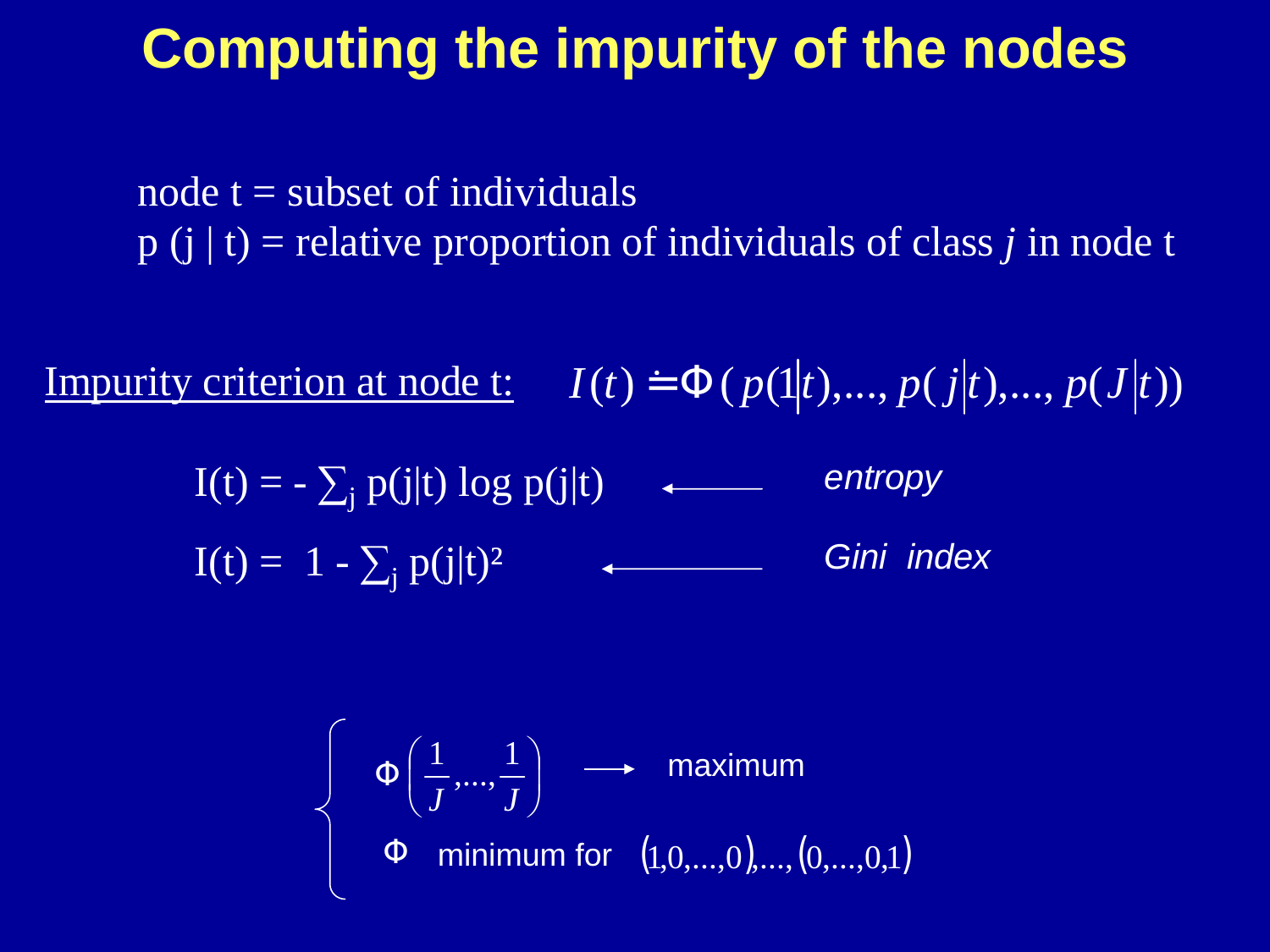#### **Example**:3 species, 10 individuals, 4 variables



#### At node 0: $I(t) = I(node0) = -\sum_j p(j|t) log p(j|t)$

 $I(node0) = - [3/10 \times log(3/10) + 3/10 \times log(3/10) + 4/10 \times log(4/10)]$  $I(node0) = 1.0889$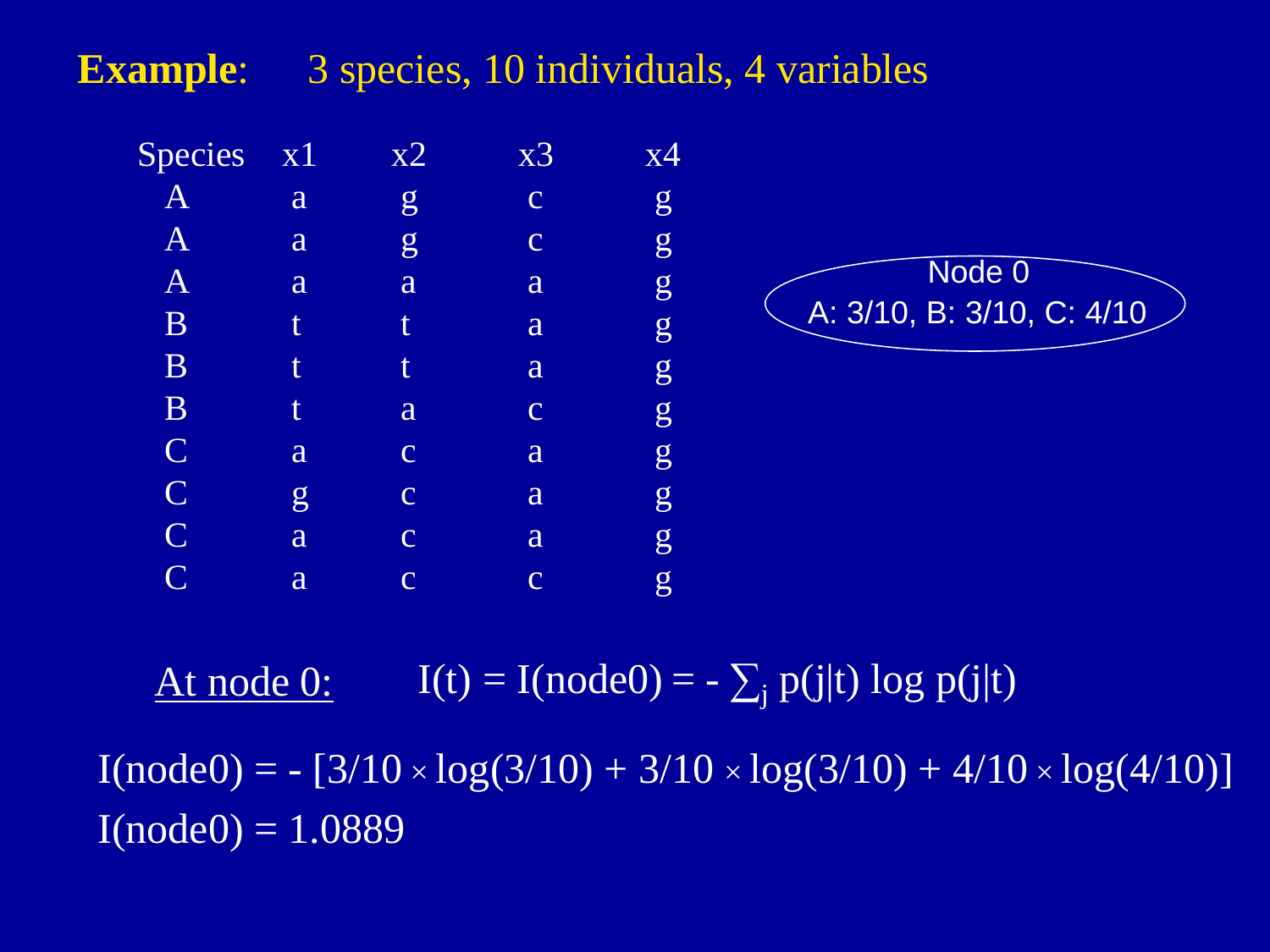#### **Splitting according to x1**

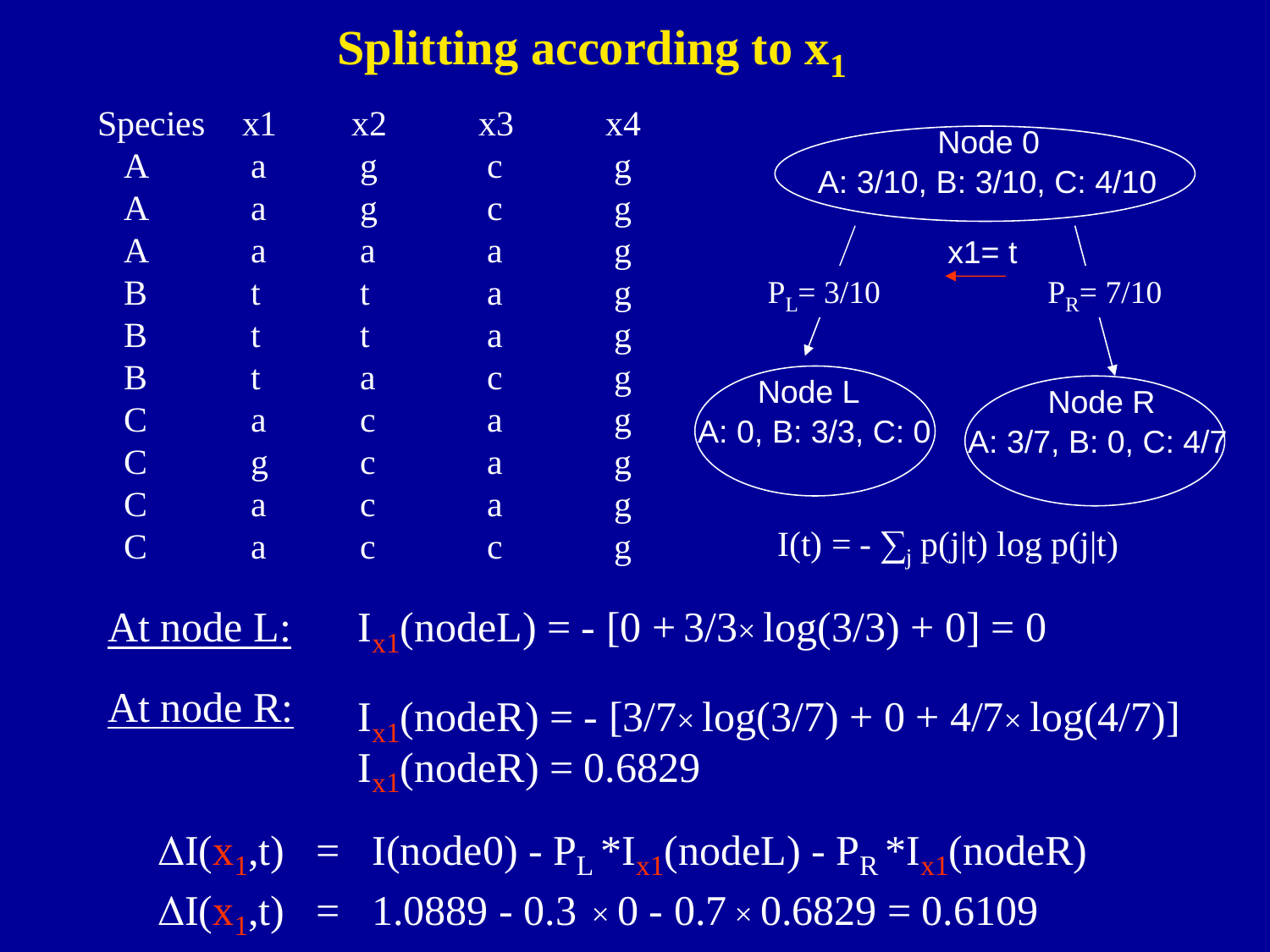#### **Splitting according to x2**

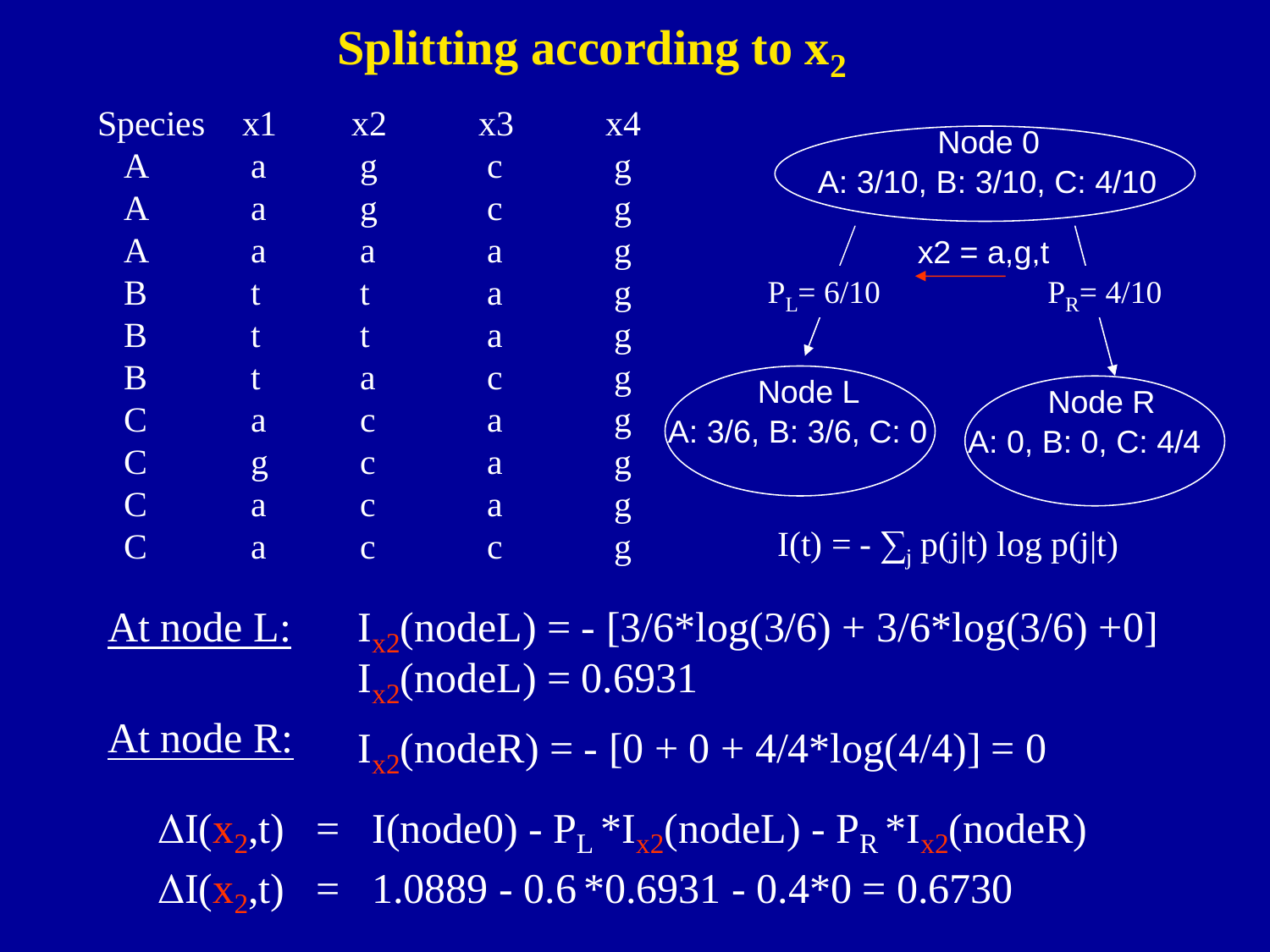#### **Splitting according to**  $\mathbf{x}_3$



At node L:  $I_{x3}(node) = -[1/6*log(1/6) + 2/6*log(2/6) + 2/6*log(2/6)] = 1.031$ 

At node R:  $I_{x3}(nodeR) = -[2/4*log(2/4) + 1/4*log(1/4) + 1/4*log(1/4)] = 1.040$ 

 $\Delta I(x_3,t) = I(node0) - P_L * I_{x2}(nodeL) - P_R * I_{x2}(nodeR)$  $\Delta I(x_3,t) = 1.0889 - 0.6 *1.031 - 0.4 *1.040 = 0.0662$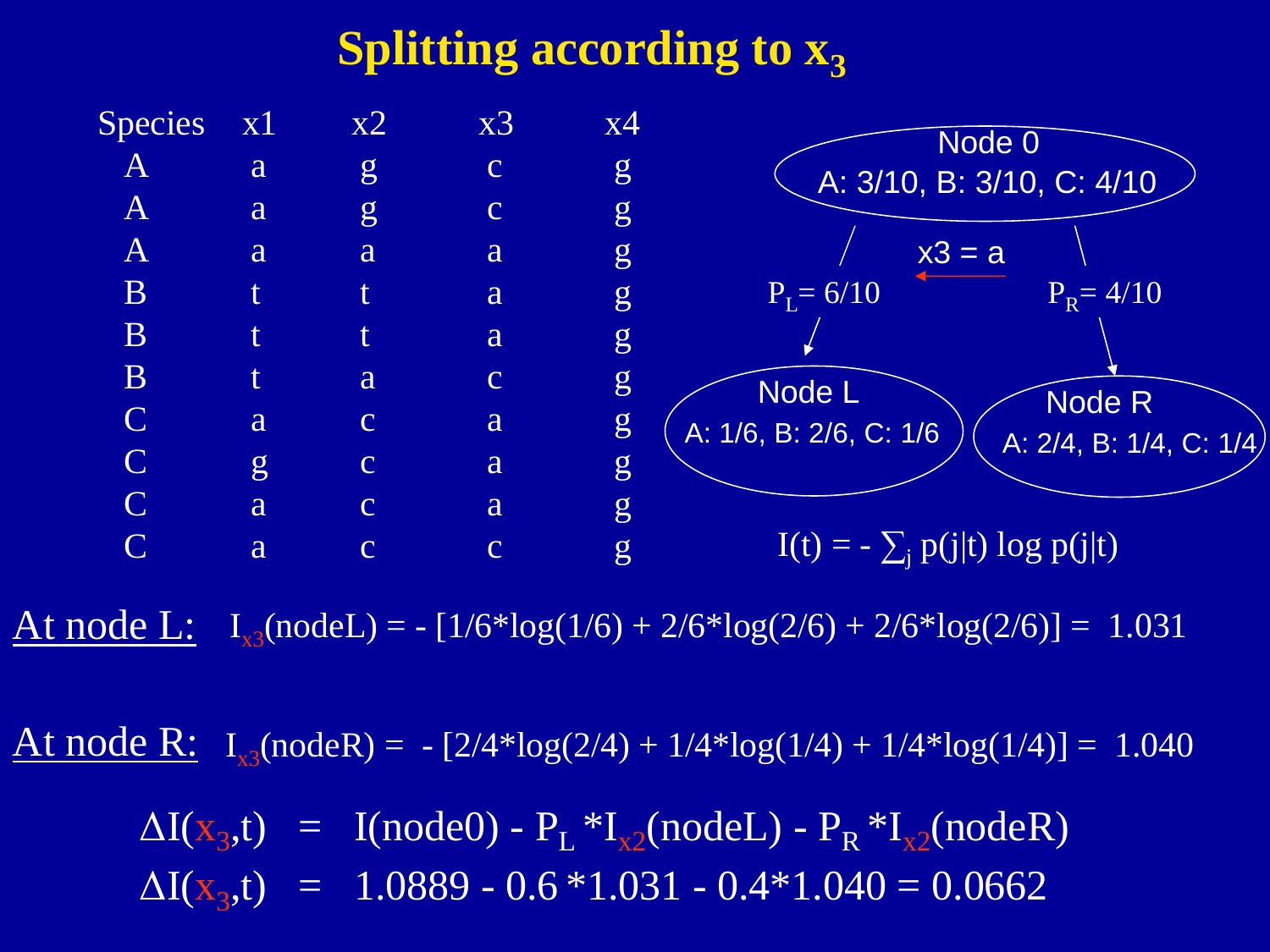# **Choosing the best split**

| Species      | x1 | x2             | X3             | х4 |
|--------------|----|----------------|----------------|----|
| $\bm{A}$     | a  | $\overline{g}$ | $\overline{C}$ | g  |
| $\bm{A}$     | a  | g              | $\overline{C}$ | g  |
| $\mathbf{A}$ | a  | a              | a              | g  |
| B            | t  | t              | a              | g  |
| B            | t  | t              | a              | g  |
| B            | t  | a              | $\overline{C}$ | g  |
| $\mathbf C$  | a  | $\overline{C}$ | a              | g  |
| $\mathbf C$  | g  | $\overline{C}$ | a              | g  |
| $\mathbf C$  | a  | $\overline{C}$ | a              | g  |
| $\mathbf C$  | a  | $\overline{C}$ | $\overline{C}$ | g  |

 $\Delta I(x_2,t) = 0.6730$  $\Delta I(\rm{x}_{1},t) = 0.6109$  $\Delta I(x_3,t) = 0.0662$  $x_4 \longrightarrow$  no division

 $\Delta I(s^* ,t) = \max \Delta I(s,t)$  $s \in S$ 



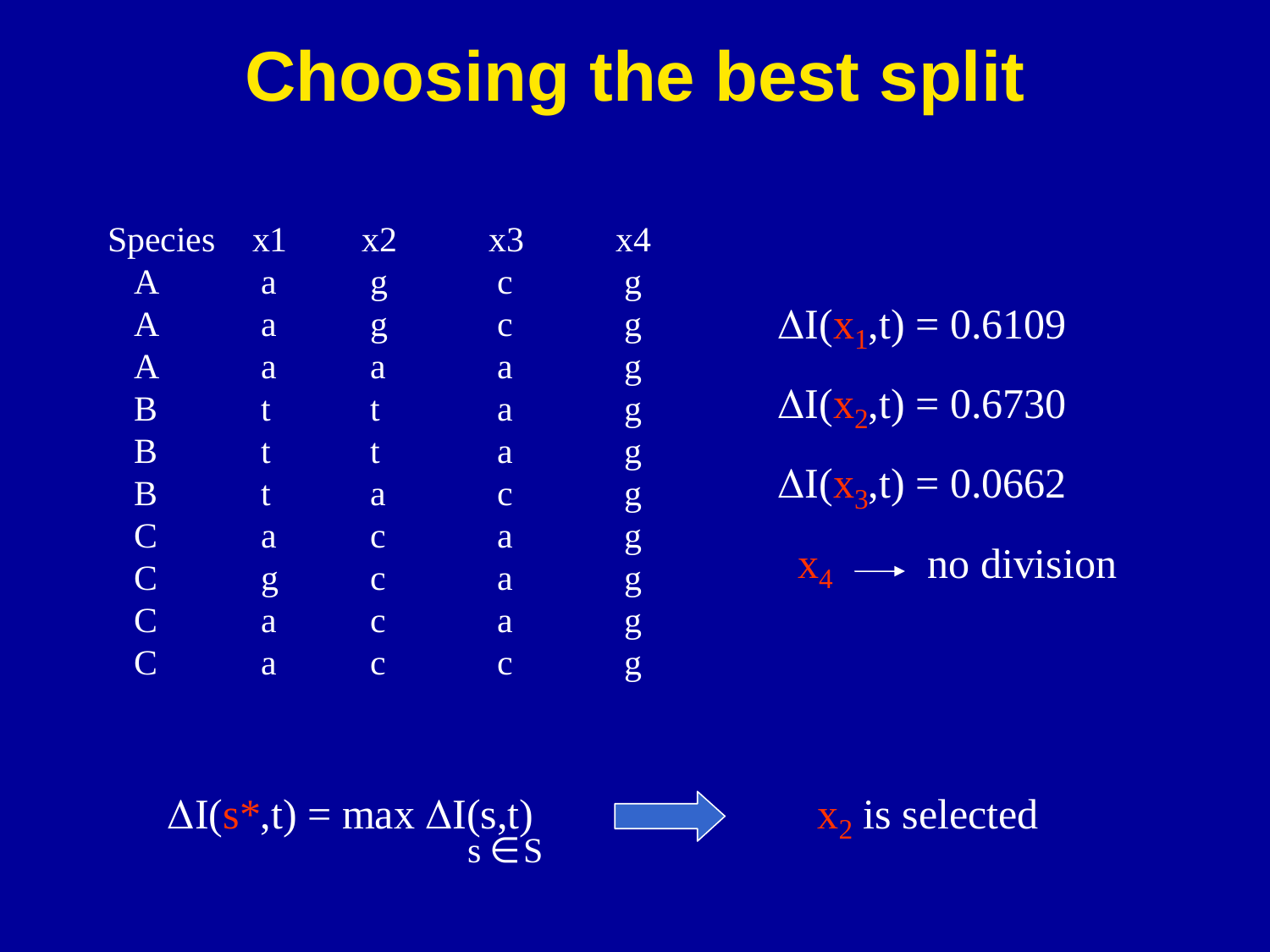## **Implementation**

Software: RPackage: rpart

Criterion: *Gini*

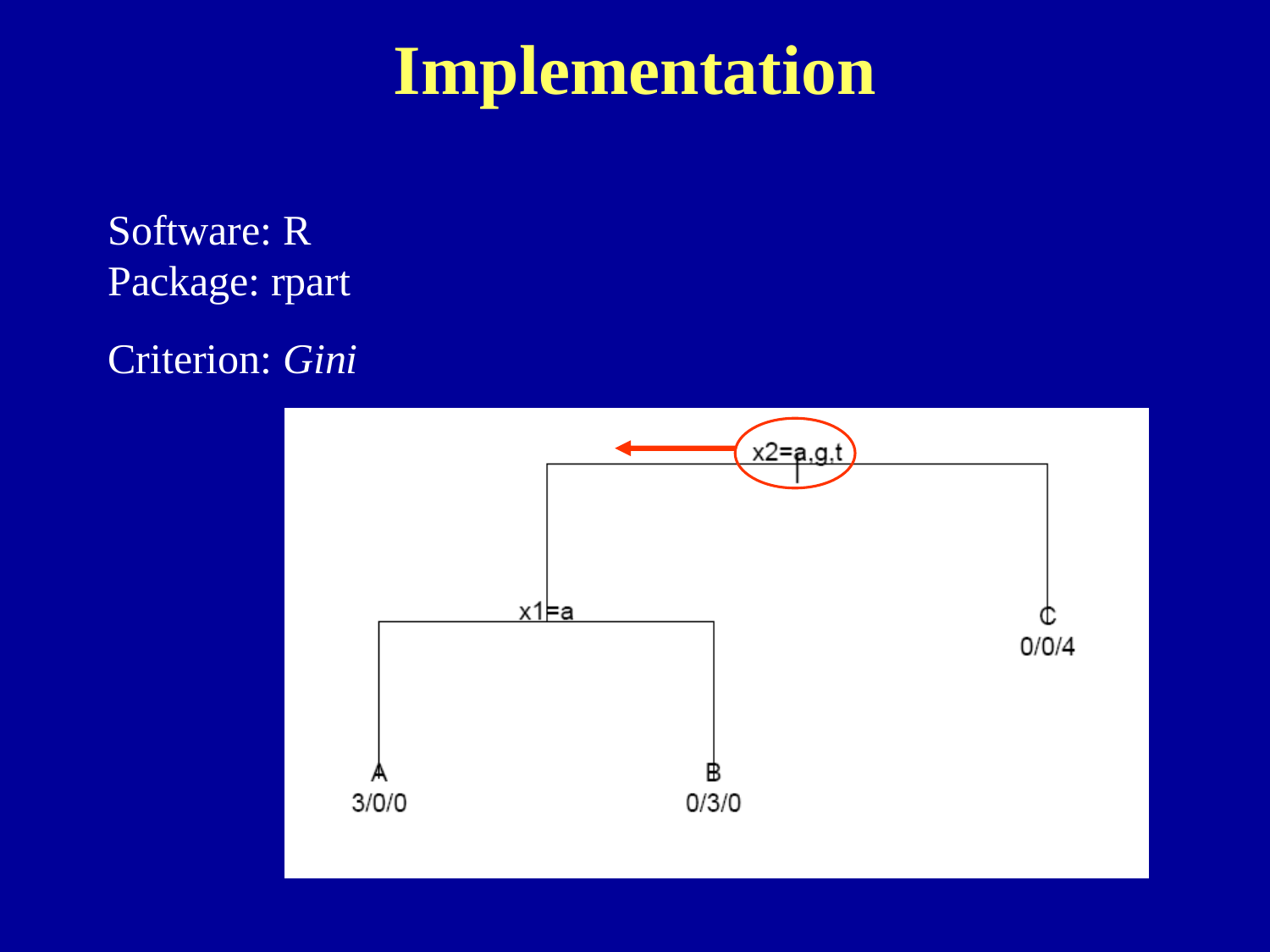#### **Random Forest**

- Draw *<sup>n</sup>* bootstrap samples from the reference sample.
- For each bootstrap samples, grow a classification tree, with *<sup>m</sup>*randomly sampled *s*ites and choose the best tree from these variables.
- Predict the species of the test individual by aggregating the predictions of the *n* trees (majority vote).

 $\Diamond$  This method is more robust than CART because it reduces the effect of the first split.

Breiman (2001). Random Forests. Machine Learning 45 (1), 5-32.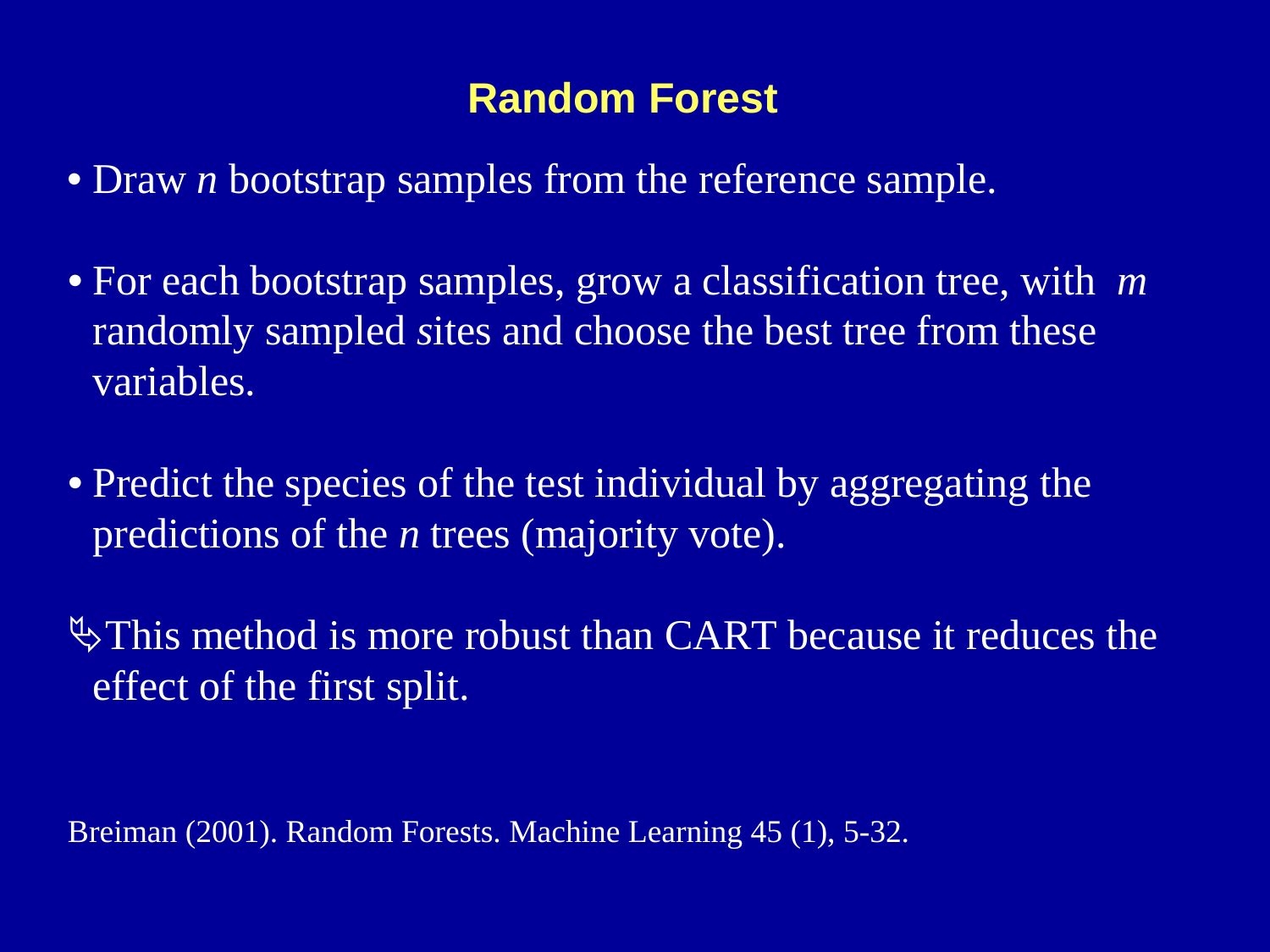#### **Kernels and the SVM** $\frac{1}{2}$  mode Kernel methods

- Project the data into a space of high dimension. •
- • Find a hyperplane that best separates the two species in this high-dimensional space.
- •The species of a new individual is predicted by checking what side of the hyperplane it is on.



Cortes C., Vapnik V. Mach Learn 1995, **20**:273-297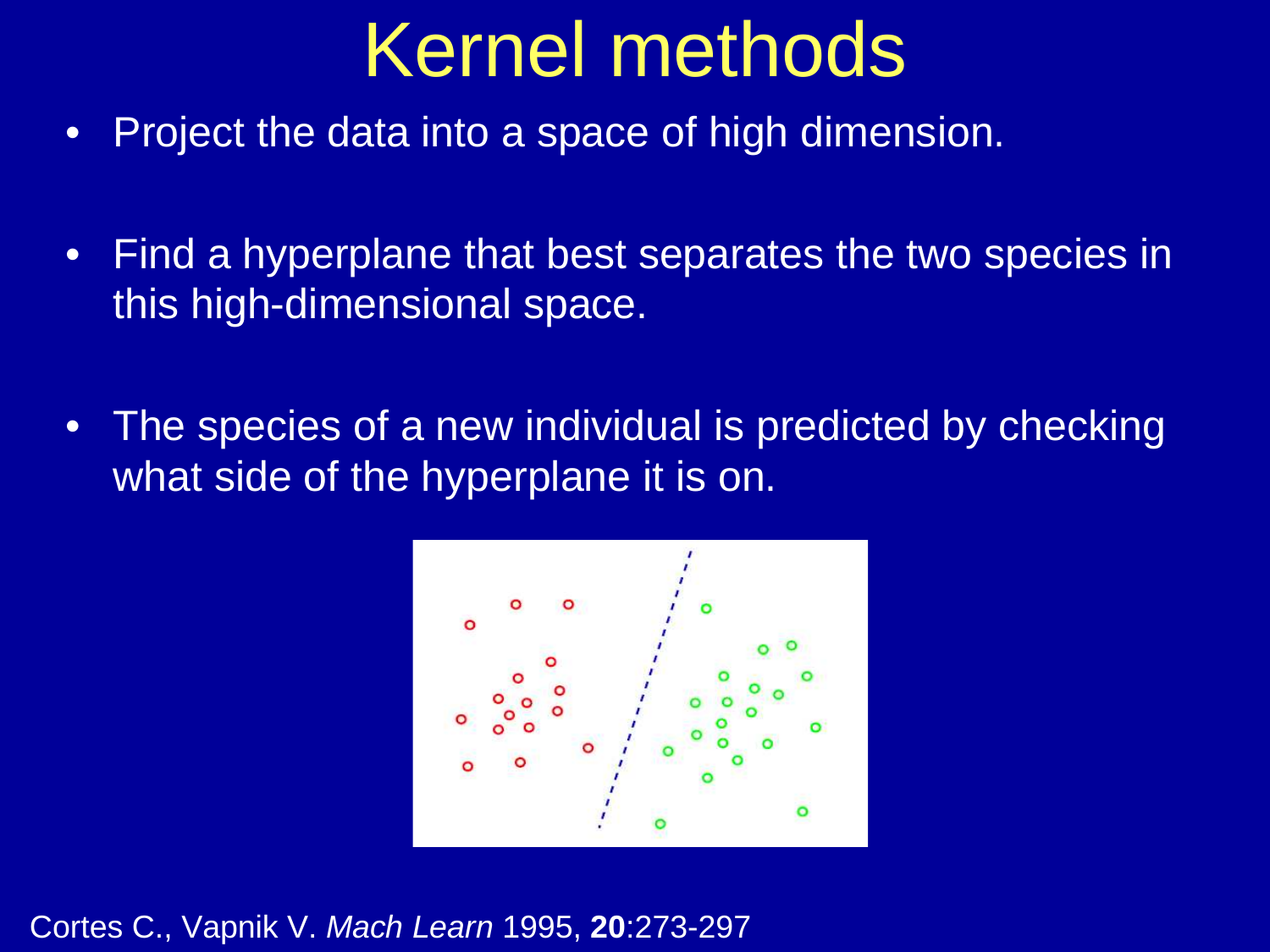

- • Simulations performed with simcoal 2 (Laval & Excoffier, 2004, BioInformatics)
- one ancestral species that splits into two (or more) species T •generations ago in the past.
- $\bullet$  The ancestral species and the two new species are of constant size, with  $N_{\!f}$ females.
- $\bullet$ Sequences with mutation rate  $\mu \rightarrow$  parameter of interest  $\theta = 2N_f\mu$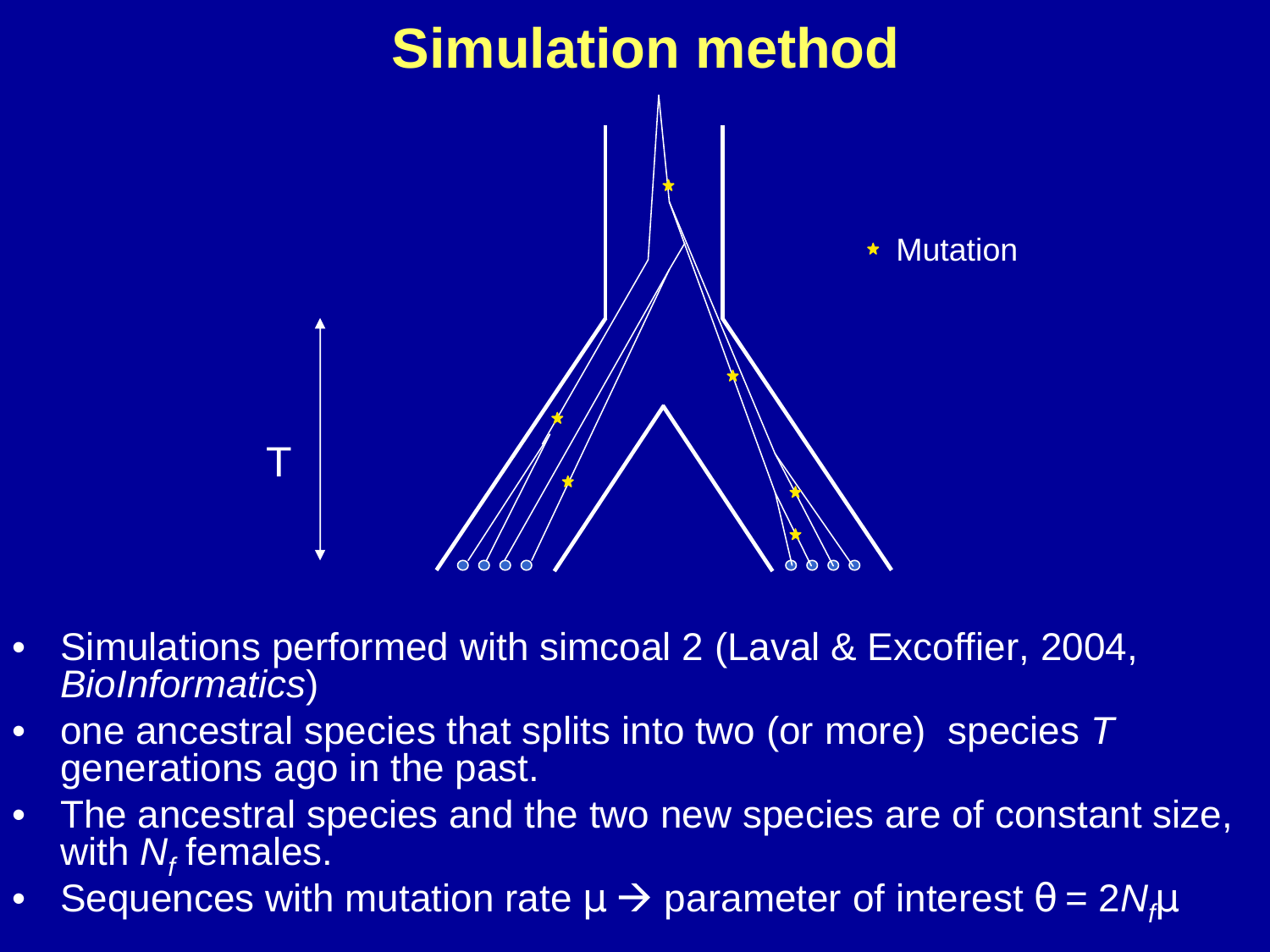#### **Evaluation of the different classification methods**



- •We simulate  $n+1$  individuals in each species.
- $\bullet$ n individuals in each population are considered as the reference sample, and the last one as the individual to test.
- • Using repeated simulations, we compute the proportion of cases in which each test individual is correctly assigned to its species.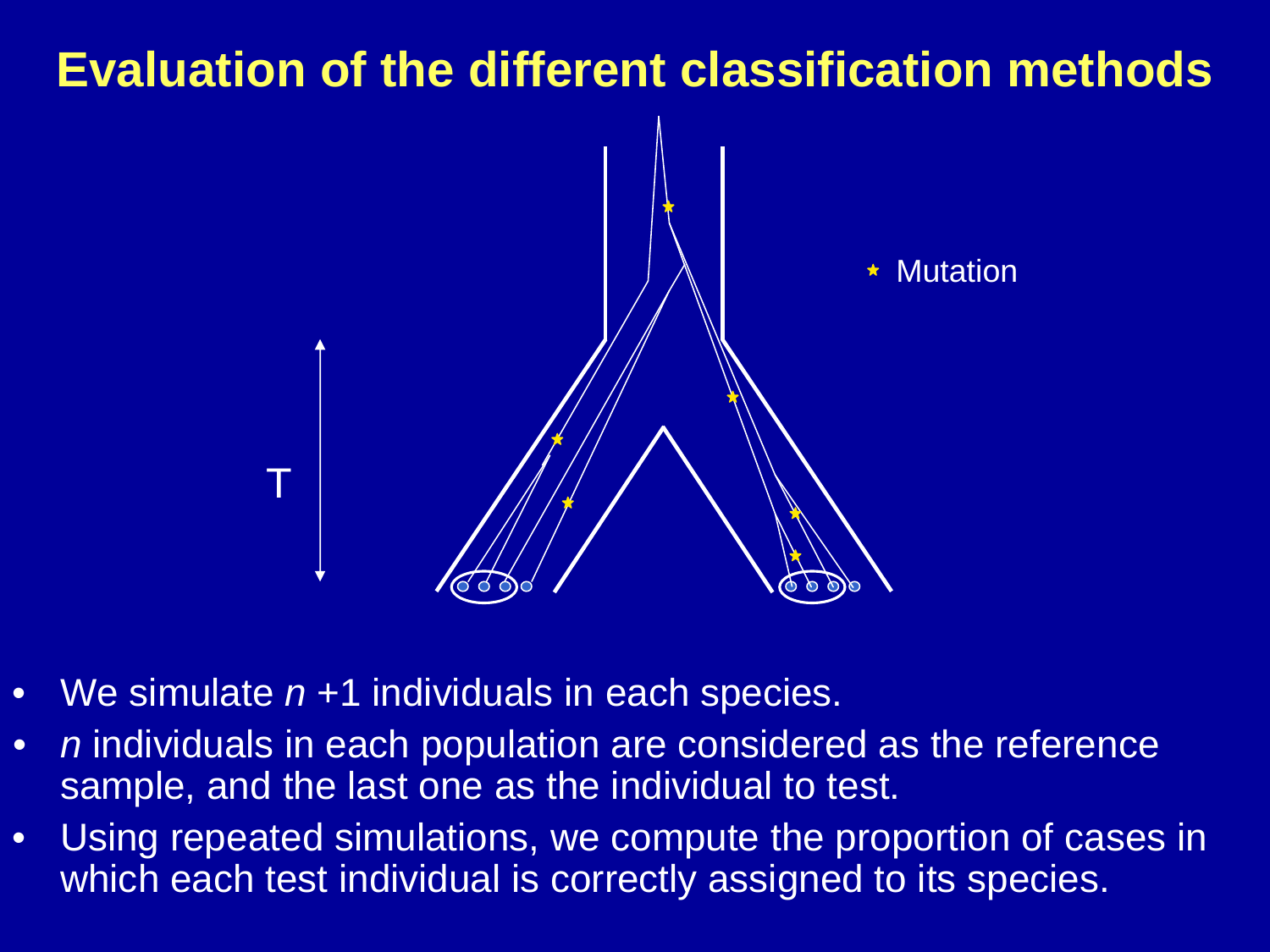**Parameters assumed for the simulation study**

- $\theta = 3, 12 \text{ or } 30$
- Reference sample size  $n = 3, 5, 10, 25$
- $\bullet~$  Effective female population size:  $N_f$  = 1000
- Separation time  $T = 100, 500, 1000, 5000$  or 10000.
- $\bullet~$  Number of species:  $n_{\rm s}$  $\mathbf{s}_\mathrm{s}$  = 2 to 5.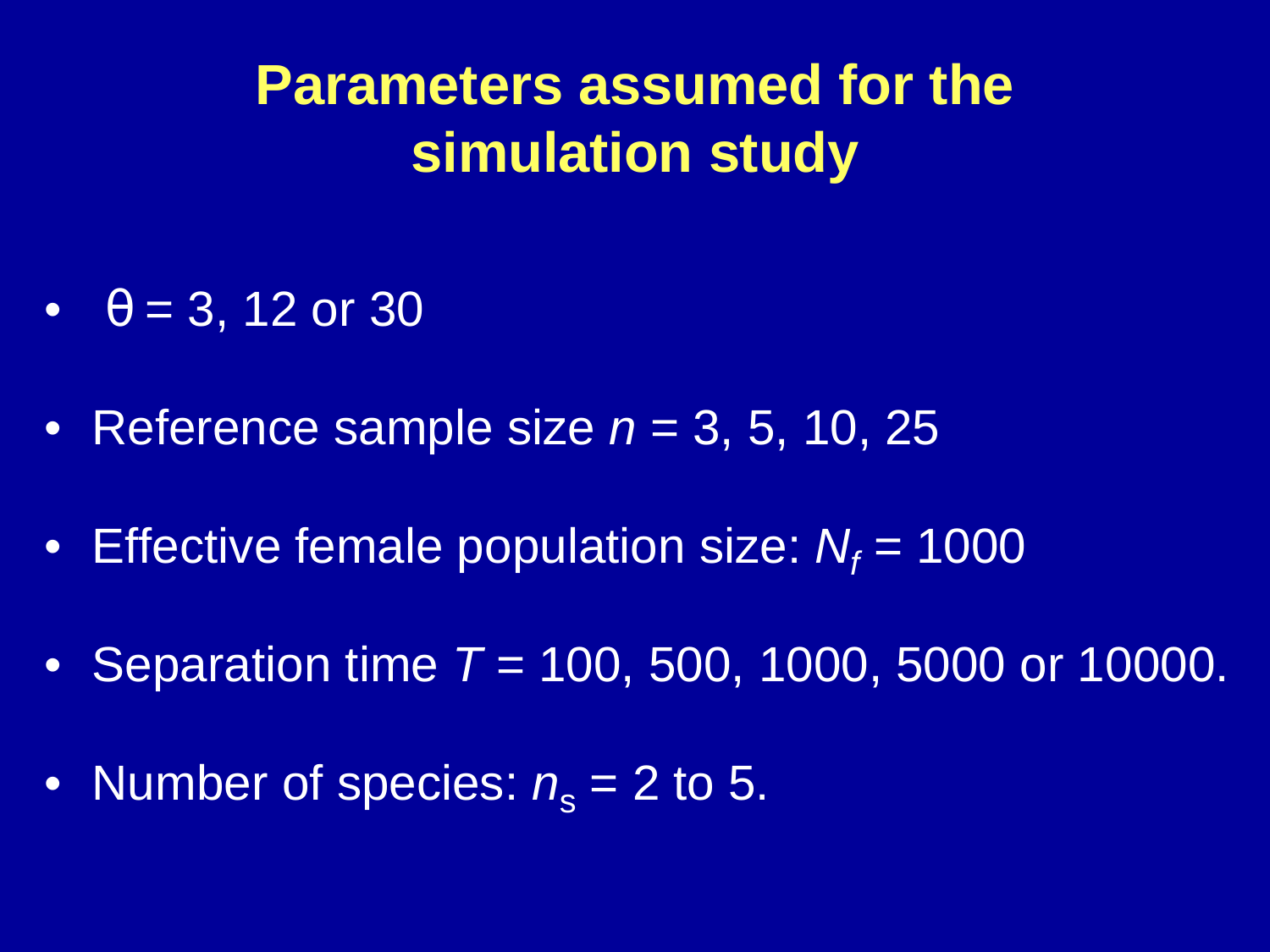#### **Effect of speciation time on the success rate of the different method for low polymorphism**

(2 species, Reference sample size = 10,  $\theta$  = 3)

| <b>Speciation time NJ</b> |         |                                           | PhyML 1-NN CART RF |             |         | <b>Kernel</b> |
|---------------------------|---------|-------------------------------------------|--------------------|-------------|---------|---------------|
| 100                       |         | 62.90% 62.25% 65.45% 65.40% 64.30% 64.95% |                    |             |         |               |
| 500                       |         | 87.25% 86.30% 87.20% 87.15% 86.40% 87.15% |                    |             |         |               |
| 1000                      |         | 95.90% 96.00% 96.75% 96.55% 96.00% 95.75% |                    |             |         |               |
| 5000                      | $100\%$ | $100\%$                                   | $100\%$            | 99.85% 100% |         | 99.80%        |
| 10000                     | $100\%$ | $100\%$                                   | $100\%$            | $100\%$     | $100\%$ | 99.90%        |

• Increase of success rate with separation time• Best performance of 1-NN and NJ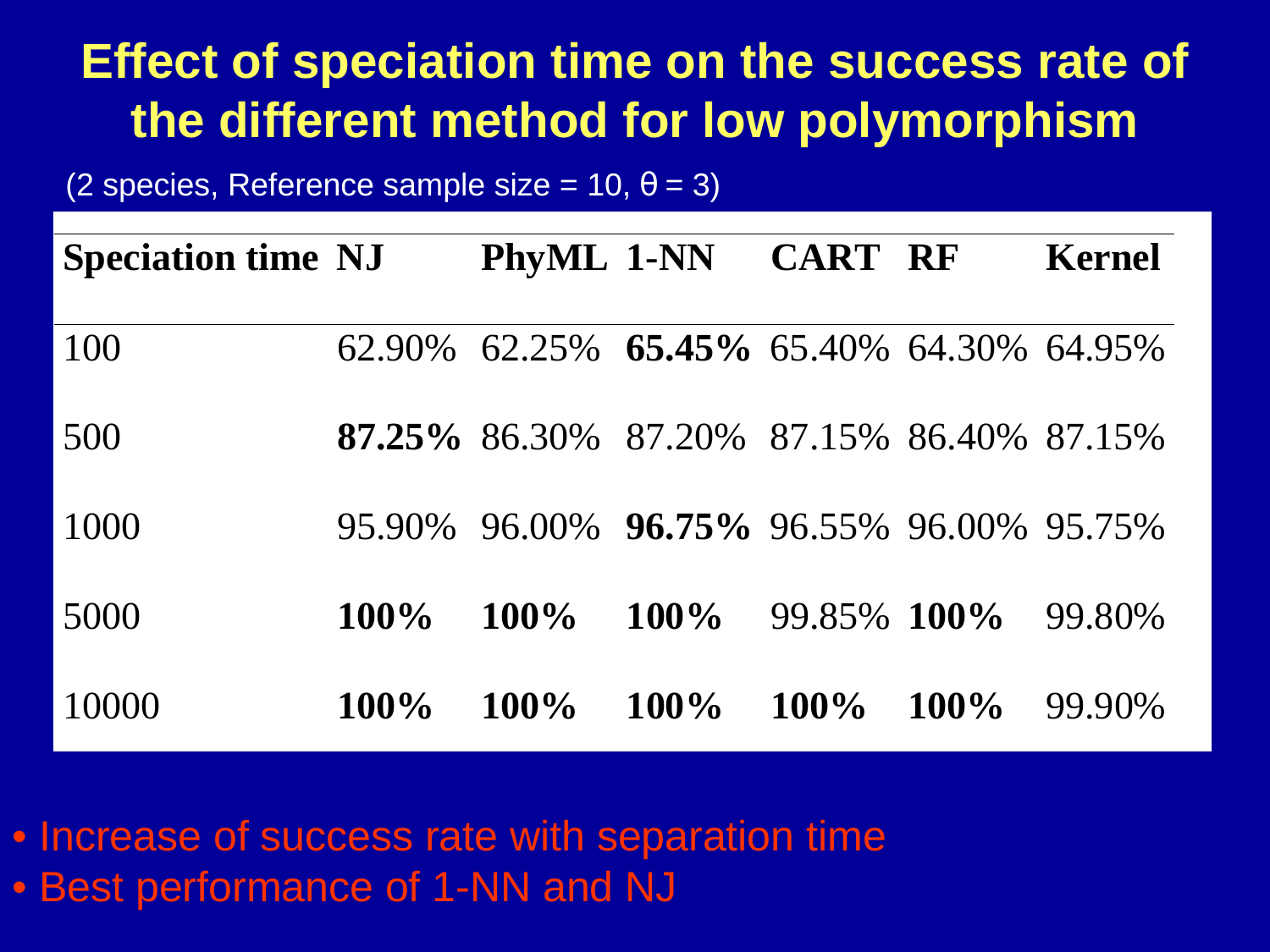#### **Effect of speciation time on the success rate of the different method for high polymorphism**

(2 species, Reference sample size =  $10, \theta = 30$ )

| <b>Speciation time NJ</b> |         | PhyML 1-NN CART RF                               |                        | Kernel |
|---------------------------|---------|--------------------------------------------------|------------------------|--------|
| 100                       |         | 75.60% 75.30% 76.25% 75.50% <b>77.75%</b> 73.45% |                        |        |
| 500                       |         | 96.10% 96.20% 95.55% 93.50% 95.25% 94.00%        |                        |        |
| 1000                      |         | <b>99.15% 99.15%</b> 98.55% 97.10% 98.35% 96.90% |                        |        |
| 5000                      | 99.95%  | $100\%$                                          | $100\%$ 99.40% $100\%$ | 99.45% |
| 10000                     | $100\%$ | $100\%$ $100\%$ 99.40% $100\%$                   |                        | 99.55% |

• Increase of success rate with separation time• Best performance of 1-NN, PhyML and RF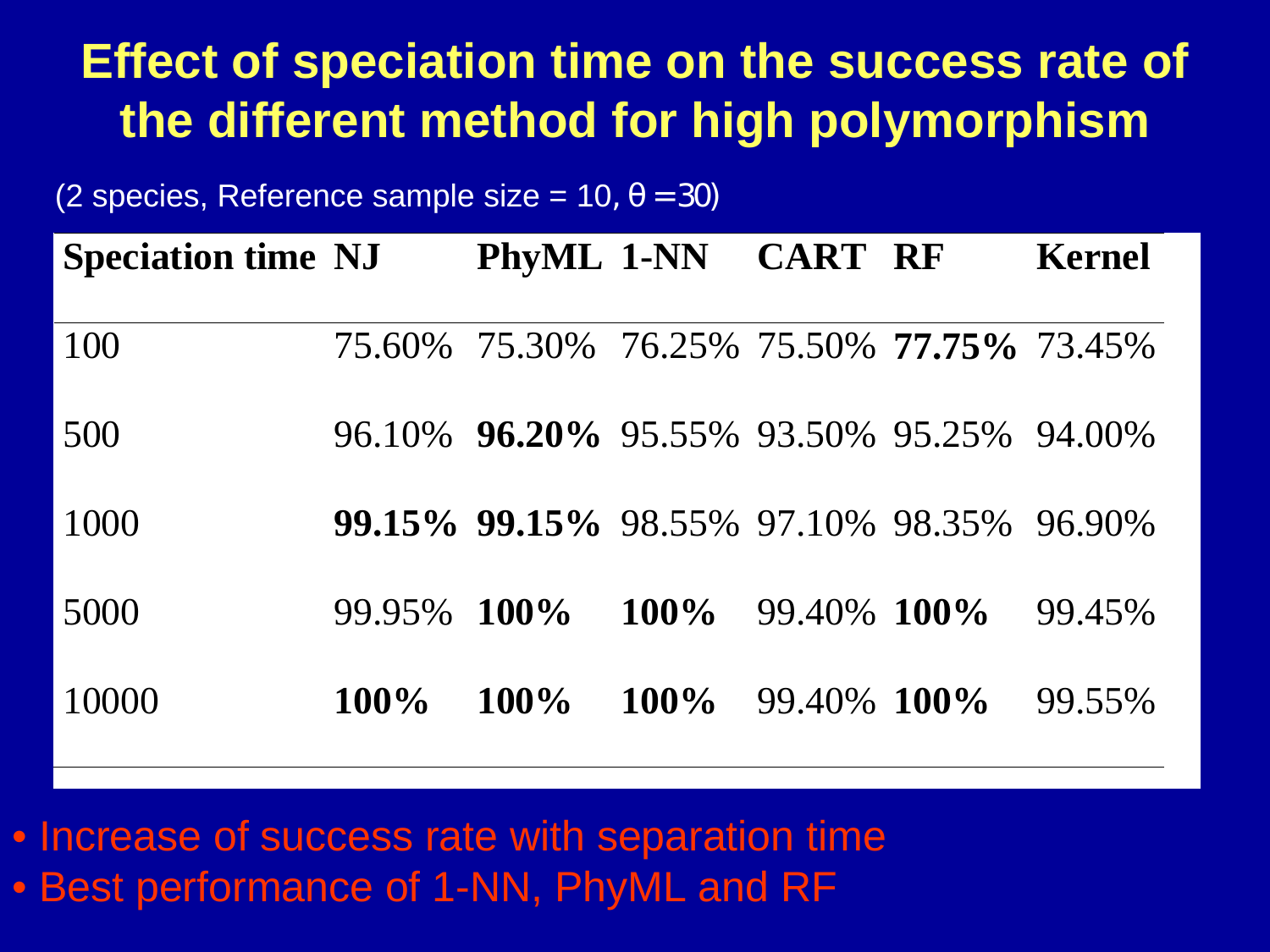### **Effect of the size of the reference sample**(Separation time = 500,  $\theta$  = 3)

| Reference NJ   |  | PhyML 1-NN CART RF                               |  | Kernel |
|----------------|--|--------------------------------------------------|--|--------|
| sample size    |  |                                                  |  |        |
| 3              |  | 77.45% 77.50% <b>78.05%</b> 77.15% 77.35% 76.15% |  |        |
| $\overline{5}$ |  | 84.20% 83.85% 83.30% 82.95% 82.40% 82.10%        |  |        |
| 10             |  | 87.25% 86.30% 87.20% 87.15% 86.40% 87.15%        |  |        |

25 **92.00%** 91.70% 91.10% 90.80% 89.40% 90.75%

• Strong increase of performance with sample size• Best performance of 1-NN and NJ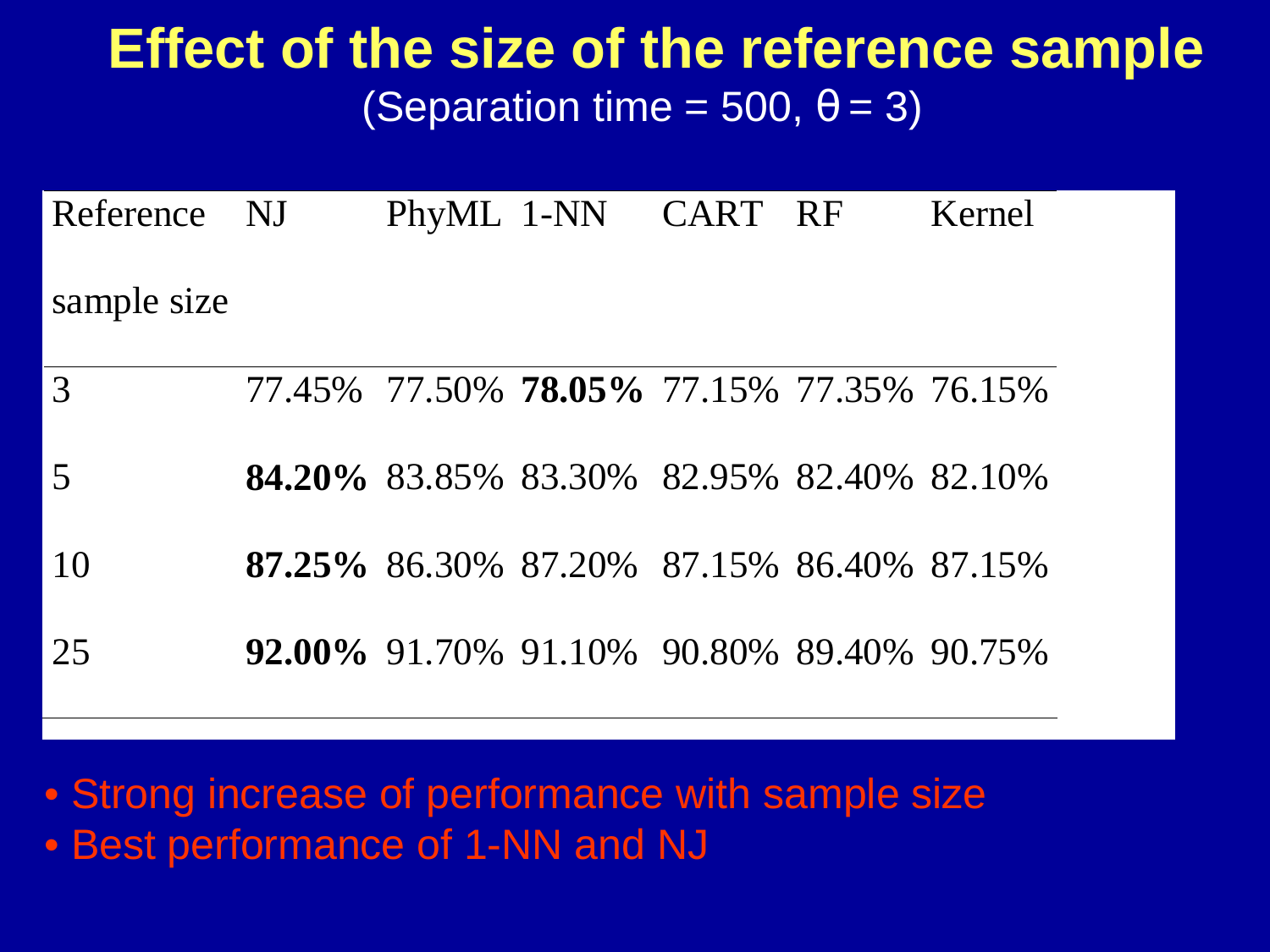# **Large sample size**

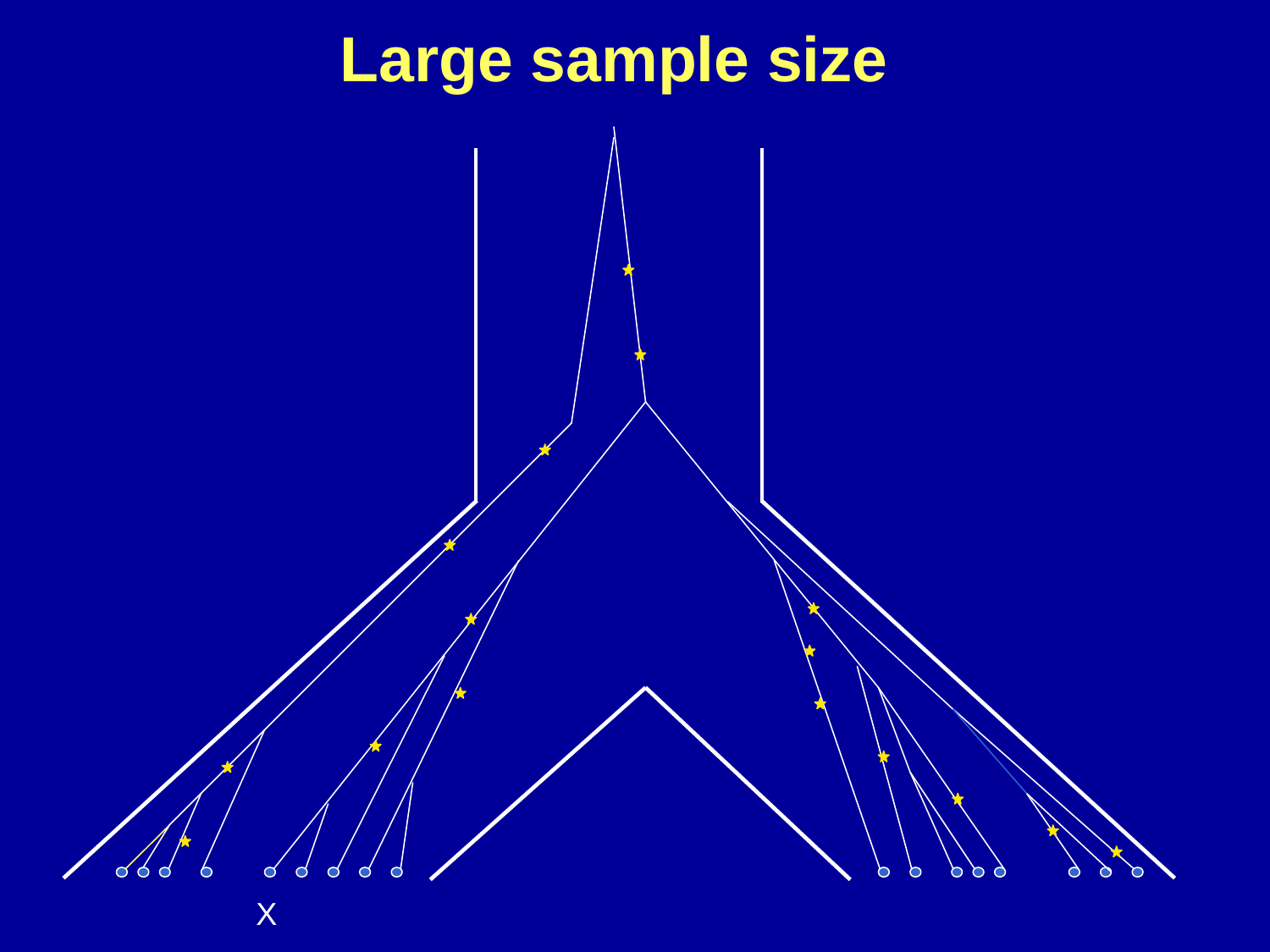# **Small sample size**

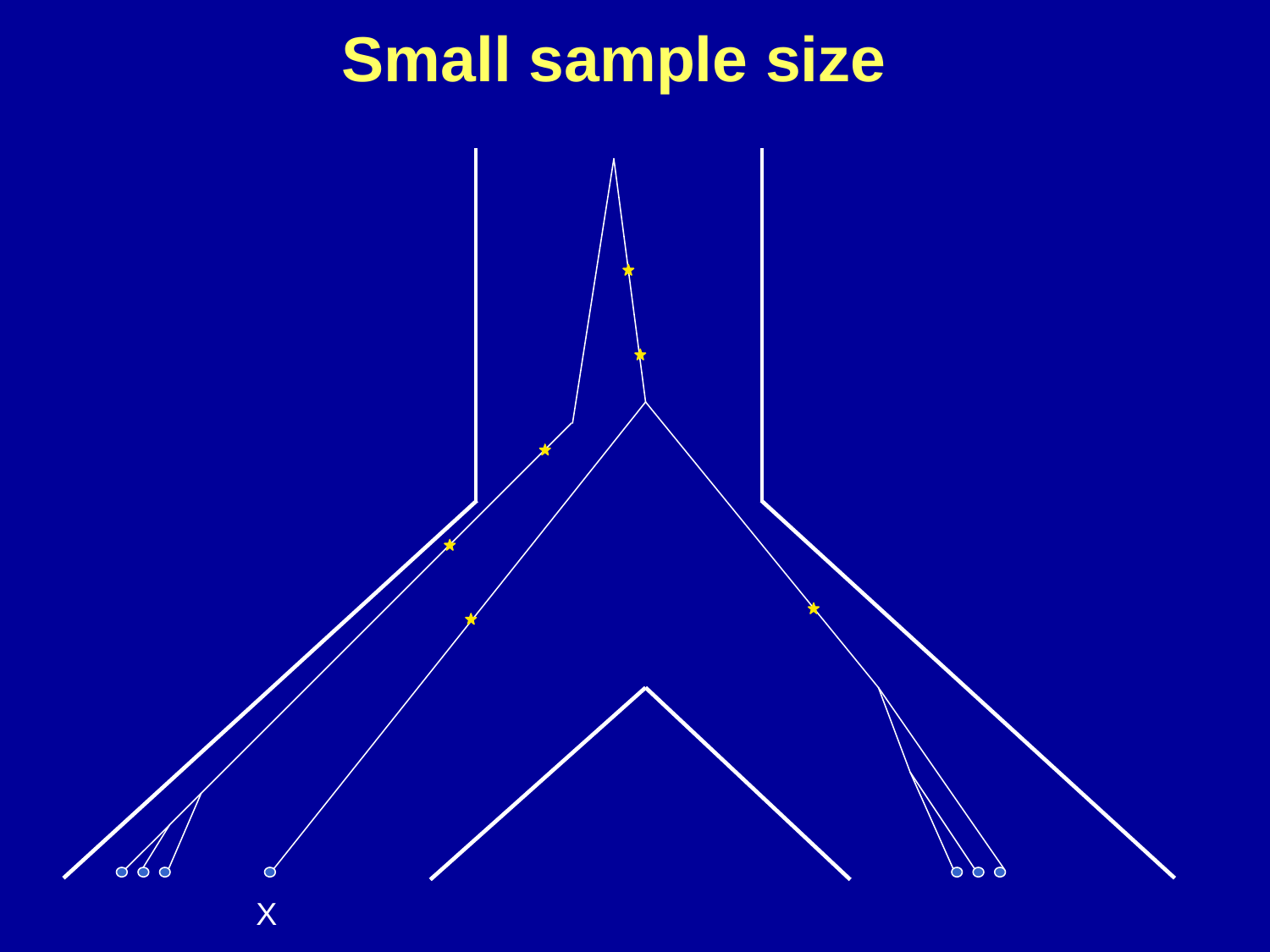### **Lower mutation rate**

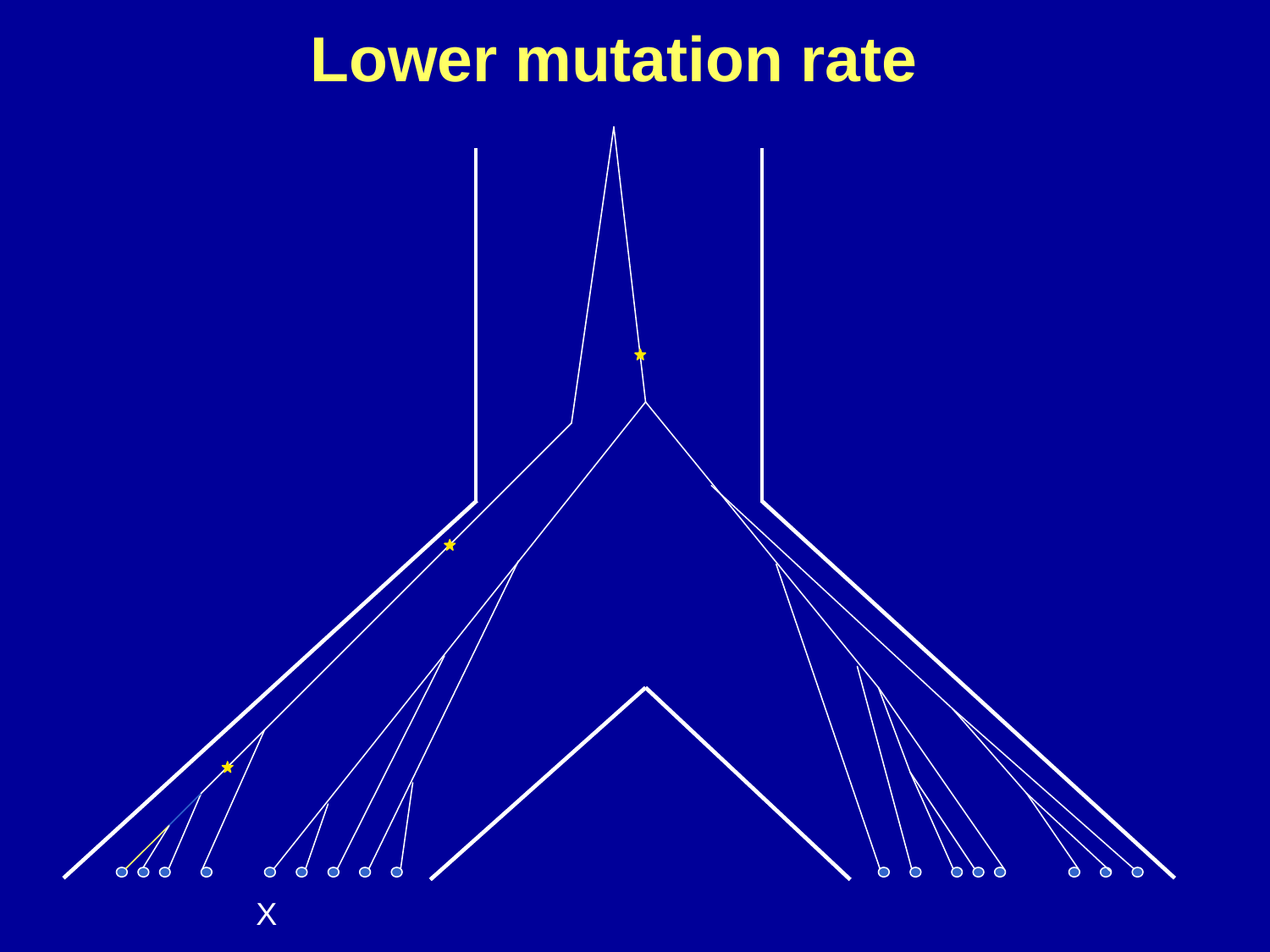#### **The efficiency of NJ and 1-NN may stem from their focus on the closest neighbor**

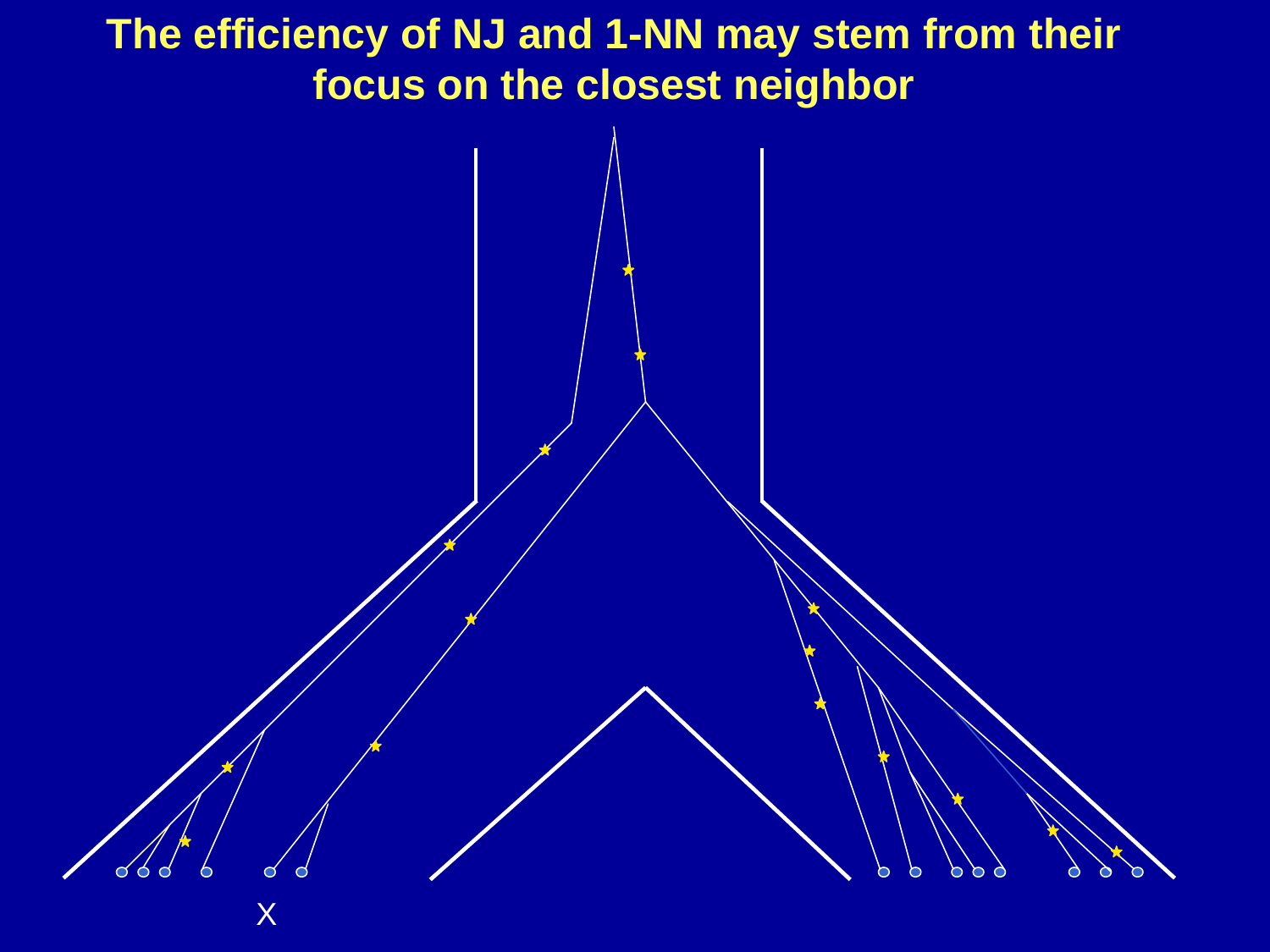# **Effect of the number of species for low polymorphism**

| Number of      | NJ                  | PhyML 1-NN |                               | CART   | RF                | Kernel |
|----------------|---------------------|------------|-------------------------------|--------|-------------------|--------|
| species        |                     |            |                               |        |                   |        |
| $\overline{2}$ | 87.25%              | 86.30%     | $87.30\%$ $87.15\%$ $87.20\%$ |        |                   | 87.15% |
| $\overline{3}$ | $81.73\%$ 80.77%    |            | 80.67%                        | 80.40% | 80.97%            | 81.10% |
| $\overline{4}$ | 75.80%              | 75.00%     | 75.40% 75.68%                 |        | $75.95\%$ 74.78 % |        |
| $\overline{5}$ | $73.26\%$ $72.36\%$ |            | 72.58% 72.84% 73.22%          |        |                   | 70.74% |

(Separation time = 500,  $\theta$  = 3)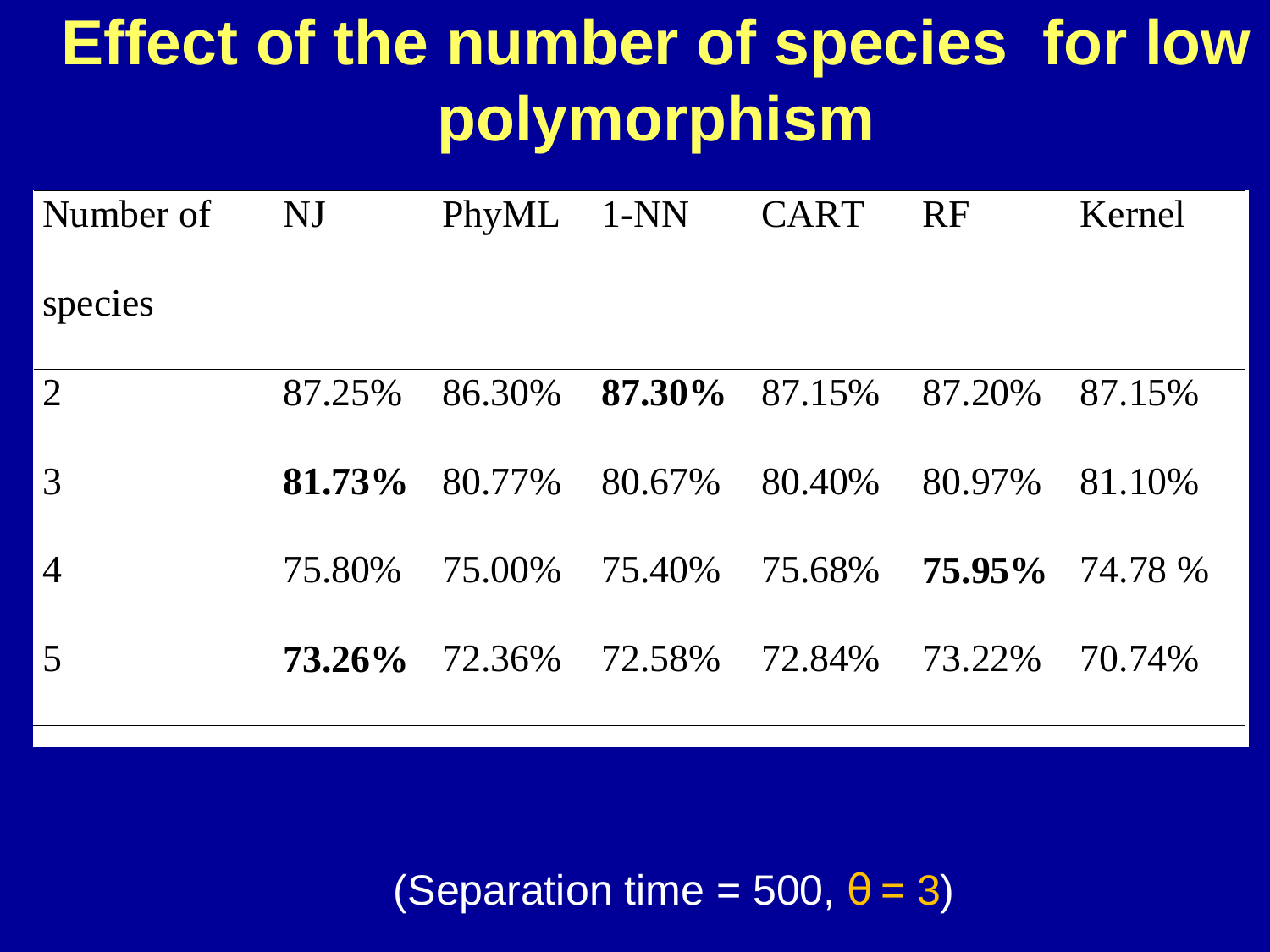# **Effect of the number of species for high polymorphism**

| Number of      | NJ        |        |               | PhyML 1-NN CART RF                 |        | Kernel |
|----------------|-----------|--------|---------------|------------------------------------|--------|--------|
| species        |           |        |               |                                    |        |        |
| $\overline{2}$ | 96.10%    |        |               | <b>96.20%</b> 95.55% 93.50% 95.25% |        | 94.00% |
| 3              | $94.40\%$ | 94.23% | 94.00% 90.93% |                                    | 93.50% | 92.10% |
| $\overline{4}$ | 93.78%    | 93.73% | 92.90%        | 90.10%                             | 92.53% | 91.40% |
| $\overline{5}$ | 92.46%    | 92.38% | $92.70\%$     | 88.98%                             | 92.08% | 90.46% |
|                |           |        |               |                                    |        |        |

(Separation time = 500,  $\theta$  = 30)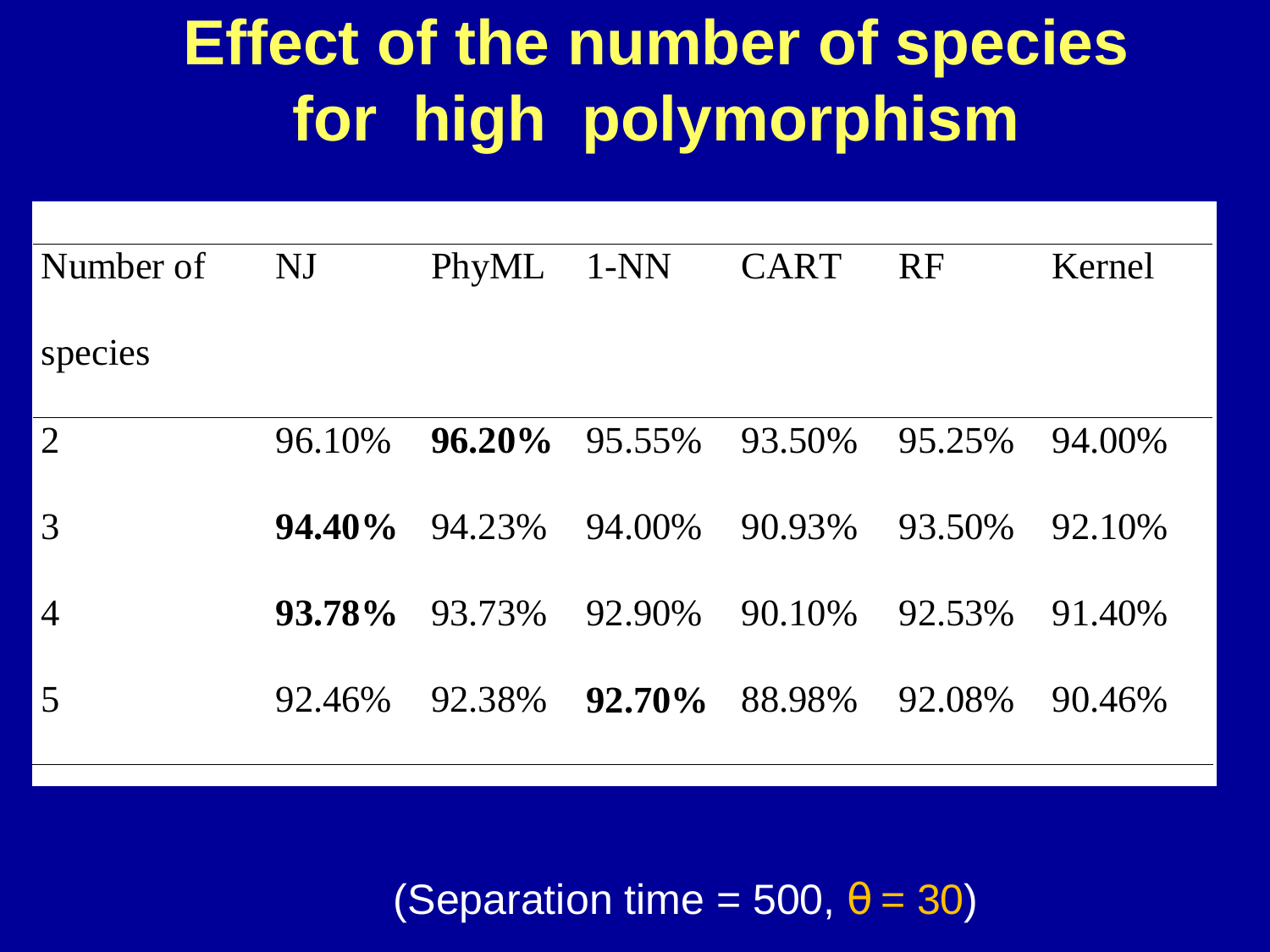# Adding nuclear loci

- We considered the case where data for nuclear loci are also available.
- We assumed that
	- $\mathcal{L}_{\mathcal{A}}$  , where  $\mathcal{L}_{\mathcal{A}}$  is the set of the set of the set of the set of the set of the set of the set of the set of the set of the set of the set of the set of the set of the set of the set of the set of the these loci are independent.
	- $\mathcal{L}_{\mathcal{A}}$ they all have the same  $\theta$  (= 4 $N\mu$ ) value, equal to the value for the cytoplasmic genes.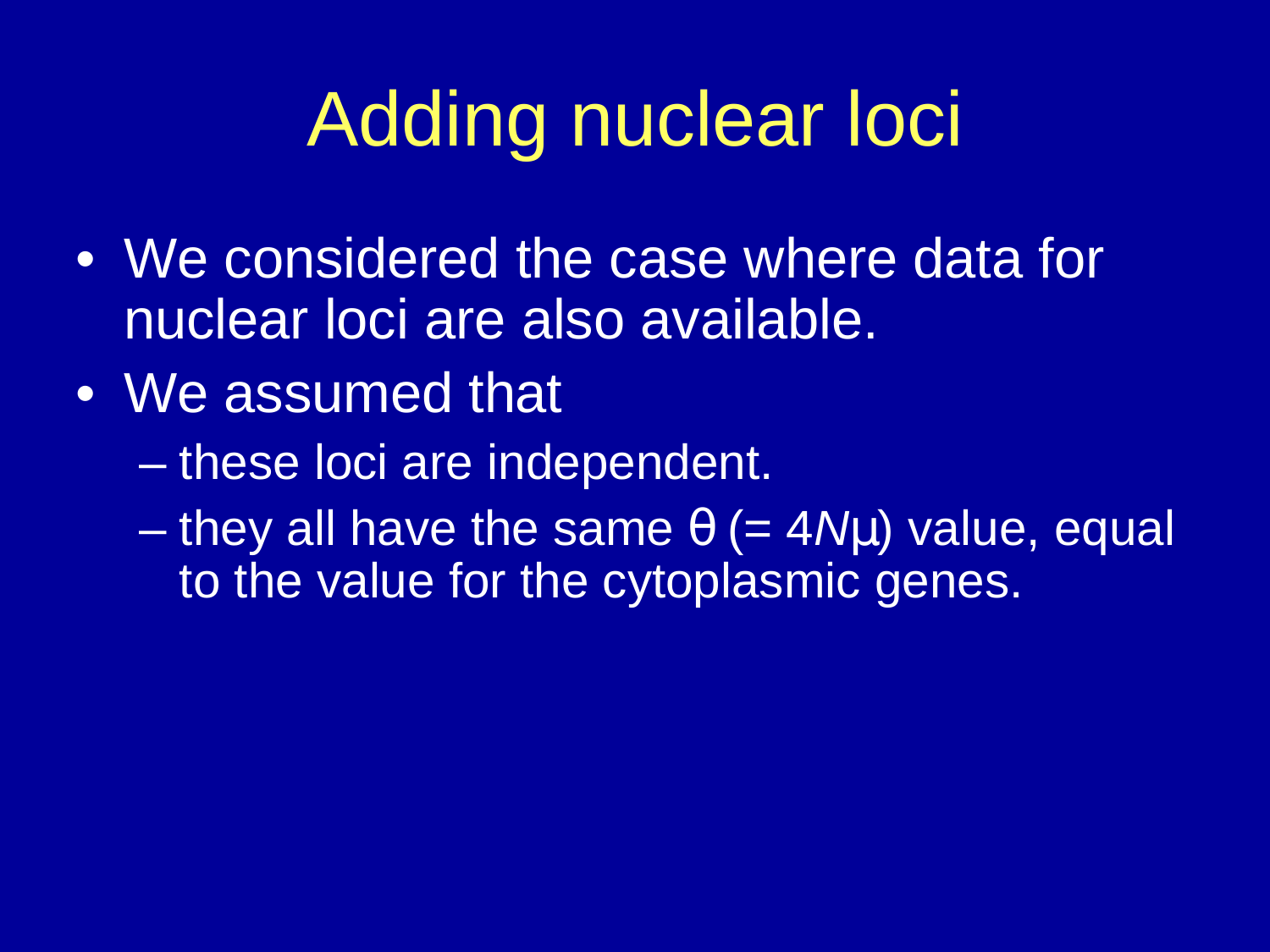# Combining the different loci

- The performance of each locus for a given method is assessed using the reference sample.
- Then the unknown individuals are assigned to a given species by making a vote among the loci
	- the weight of each locus being its capacity to correctly assign the individuals.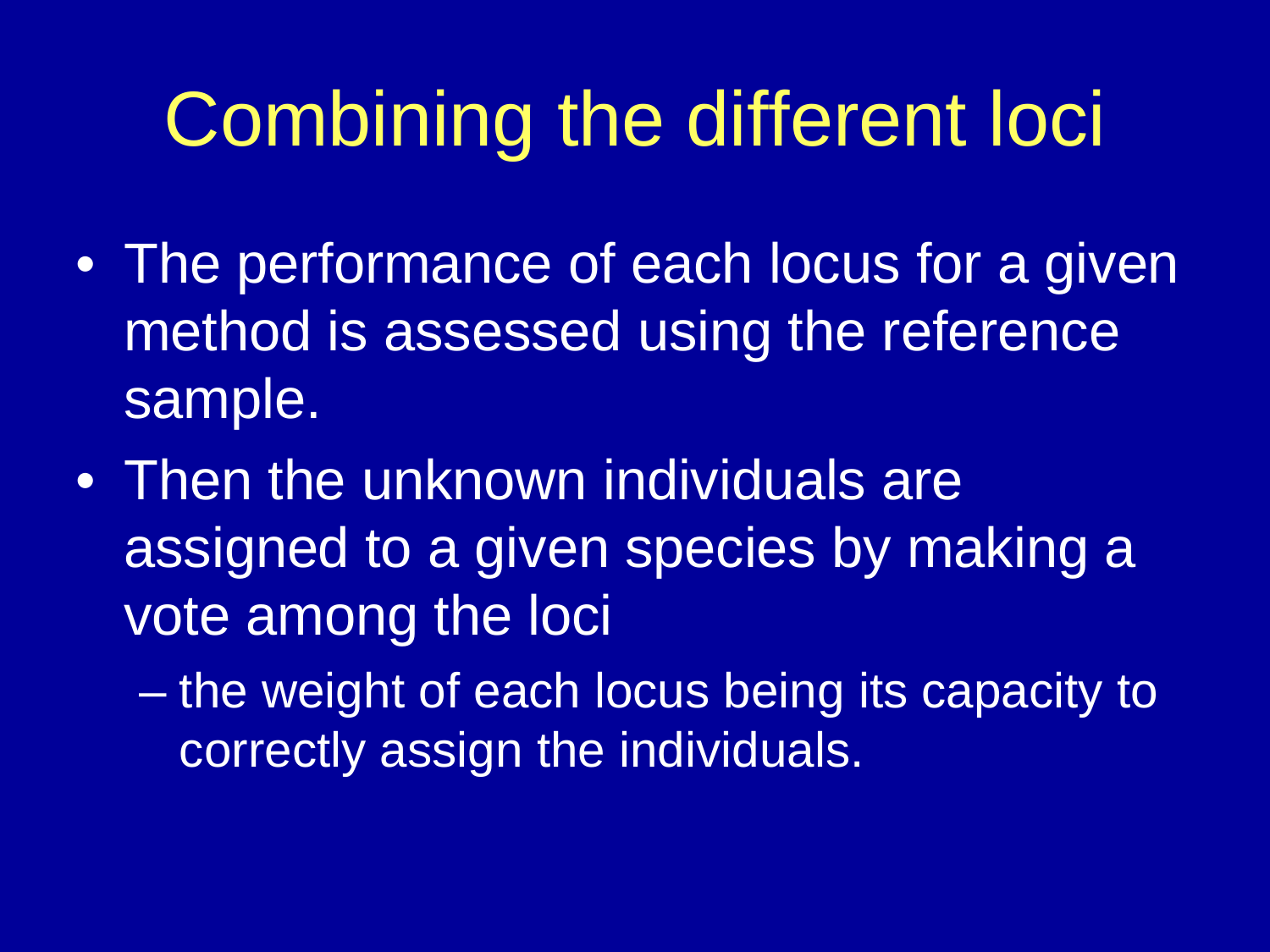#### **Adding nuclear genes**

| Number of NJ   |        | PhyML  | $1-NN$    | <b>CART</b> | <b>RF</b> | Kernel |
|----------------|--------|--------|-----------|-------------|-----------|--------|
| nuclear loci   |        |        |           |             |           |        |
| $\mathbf{0}$   | 87.25% | 86.30% | 87.30%    | 87.15%      | 86.40%    | 87.15% |
| $\mathbf{1}$   | 88.05% | 87.10% | $91.40\%$ | 89.70%      | 83.55%    | 83.70% |
| $\overline{2}$ | 90.60% | 90.35% | $95.00\%$ | 93.20%      | 86.25%    | 86.80% |
| 3              | 92.80% | 92.40% | $96.20\%$ | 95.05%      | 88.95%    | 89.75% |

- 4 94.70% 94.60% **97.70%** 96.55% 91.30% 91.90%
	- 2 populations
	- $\theta$  = 3, separation time = 500, reference sample size = 10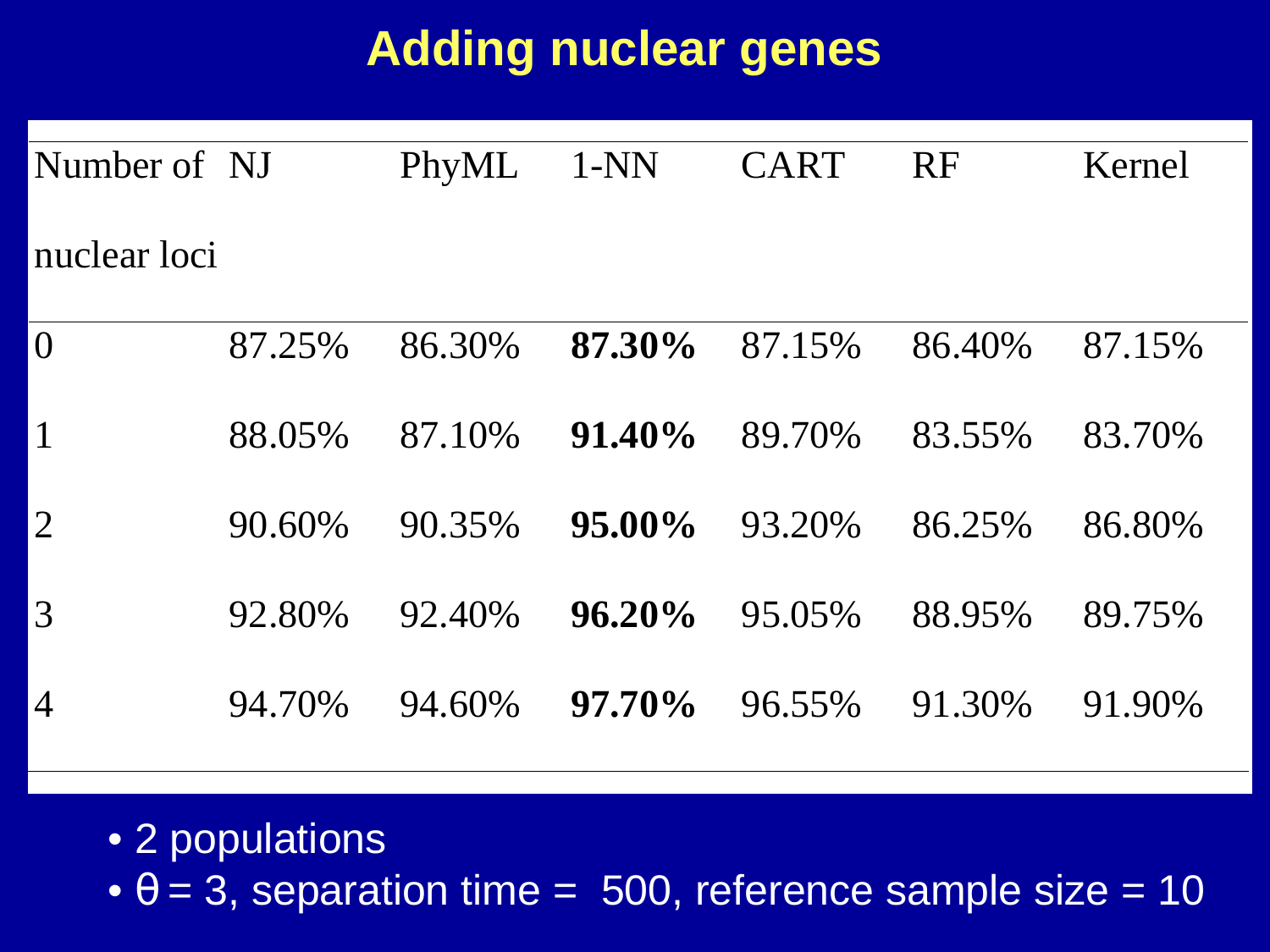# **Astraptes fulgeraptor**



Fig. 1. Newly eclosed female A. fulgerator (species LOHAMP, voucher code 02-SRNP-9770) from the ACG.



- •Good level of separation
- *Hebert et al 2004. Proc. Natl Acad. Sci. USA 101,14812–14817*•Data on the barcoding sequence (part of CO1)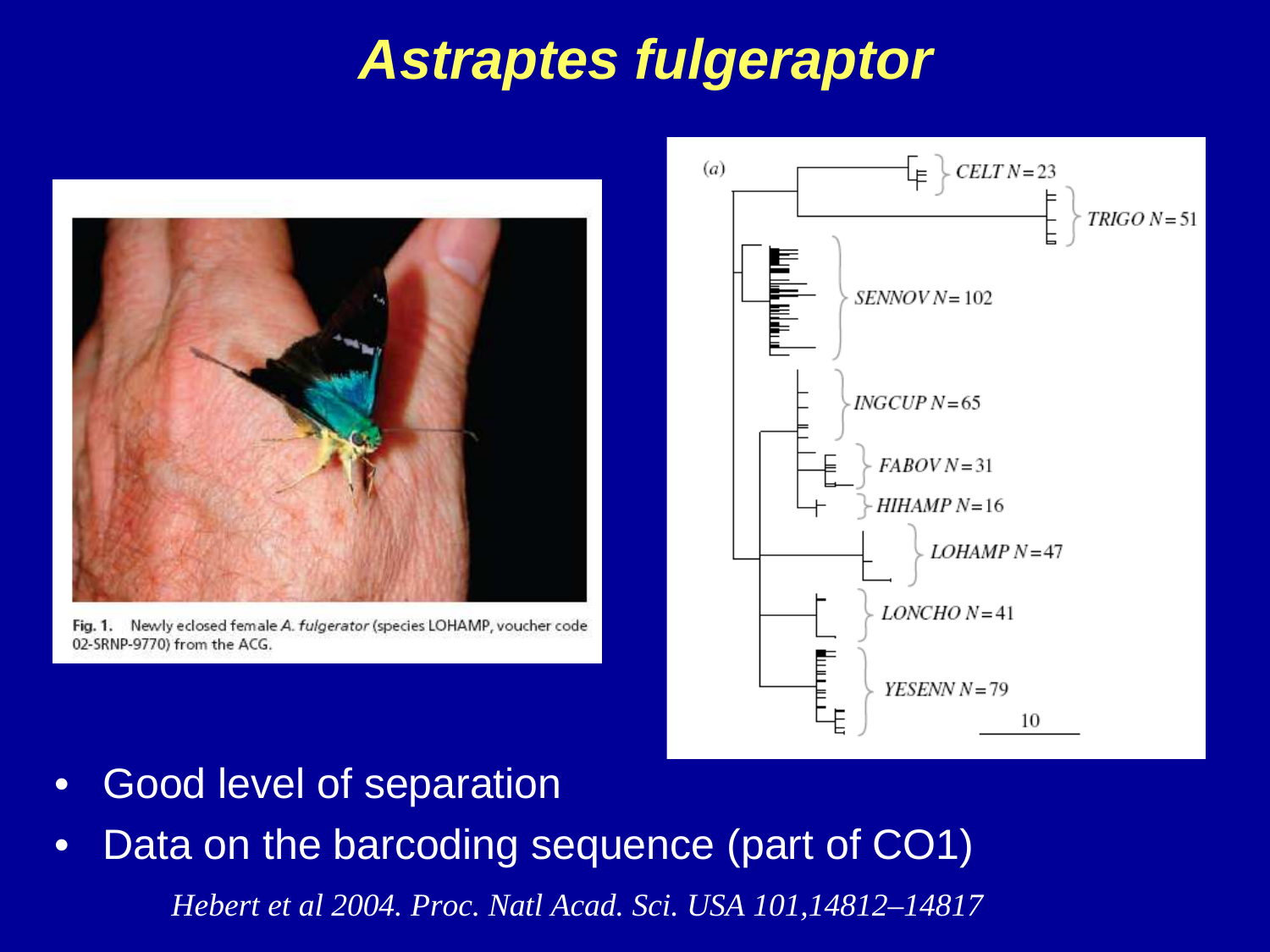### **The cowries**





Figure 3. Intraspecific and Interspecific Estimations

A subclade of five cowrie ESUs shows how both coalescent and divergence depths are generated. The two most disparate individuals are culled from within each ESU (left-red) and used in a constrained phylogeny with a molecular clock enforced (right) to recover both the maximum coalescent depth (red) and the divergence depths between sisters (yellow). Two young ESUs (stars) would be missed (false negatives) if a 3% threshold cutoff (shown) was employed. Note that Palmadusta artuffeli, a Japanese endemic species, is nested among monophyletic subspecies of the paraphyletic species P. clandestina. The black circle indicates the coalescent for the species P. clandestina, and the black star indicates the interspecific divergence for species-level analyses. DOI: 10.1371/journal.pbio.0030422.g003

- •"Species" much less separated, low polymorphism
- •Data on the barcoding sequence (part of CO1)

Meyer et al (2005) PLoS Biol 3: e422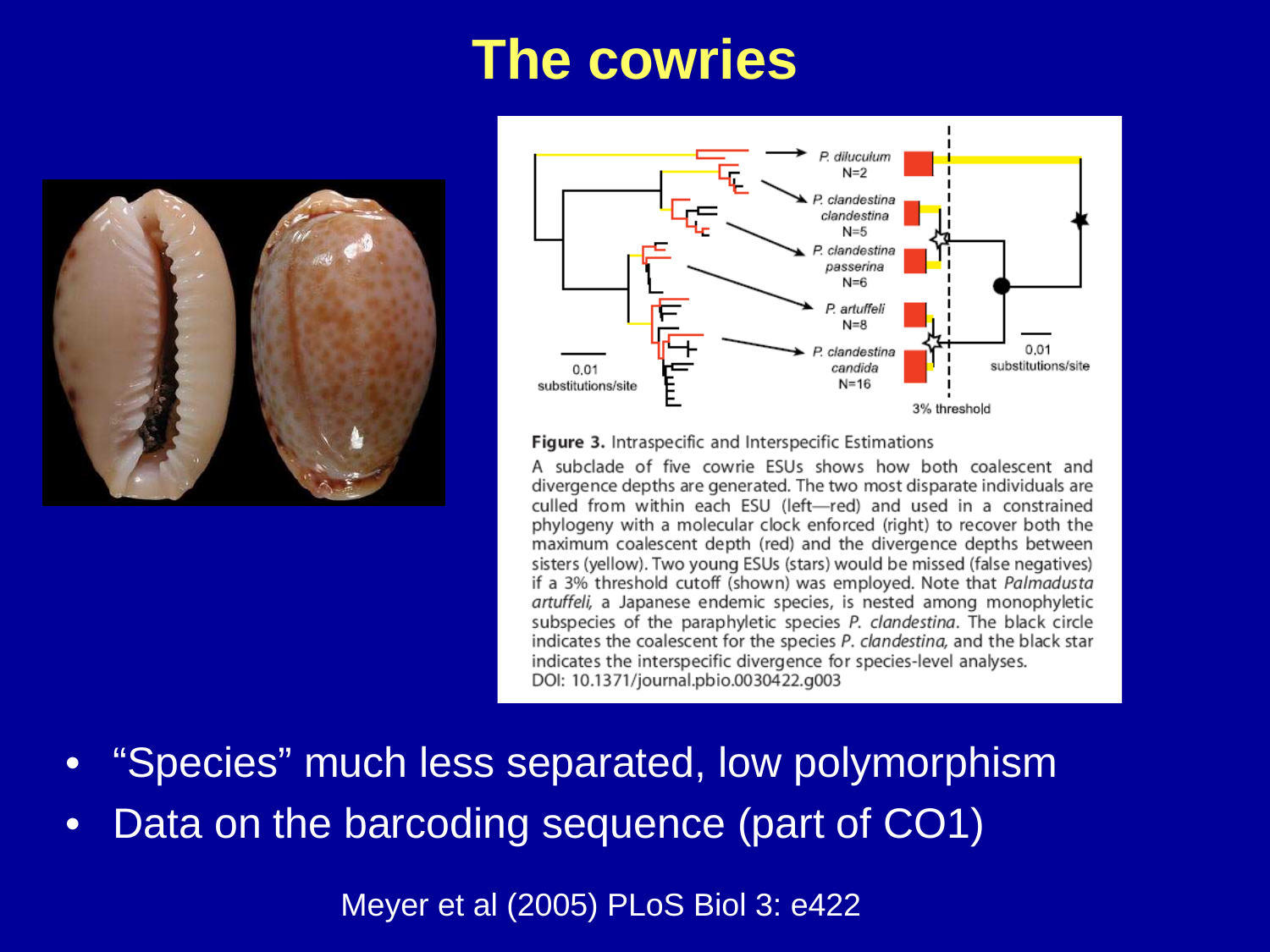# Overlap between coalescent dept and divergence

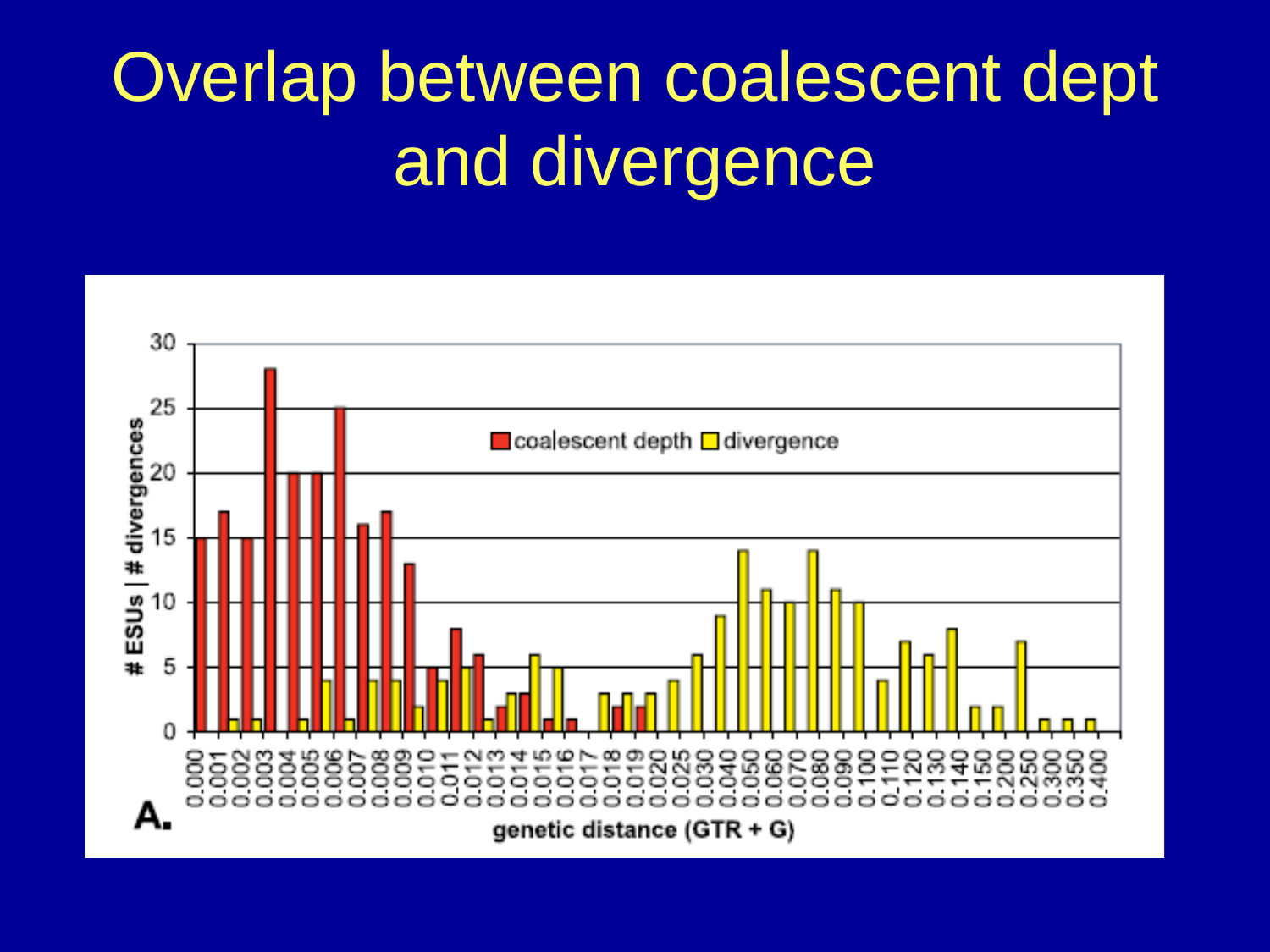#### **Neotropical butterflies: Subfamily Ithomiinae**



#### Hypothyris euclea

 $\bullet$  Data on the barcoding sequence (part of CO1), on a larger part of CO1 and on a nuclear locus (EF1a)

Elias et al (2007) Limited performance of DNA barcoding in a diverse community of tropical butterflies. Proc R Soc B 274:2881-2889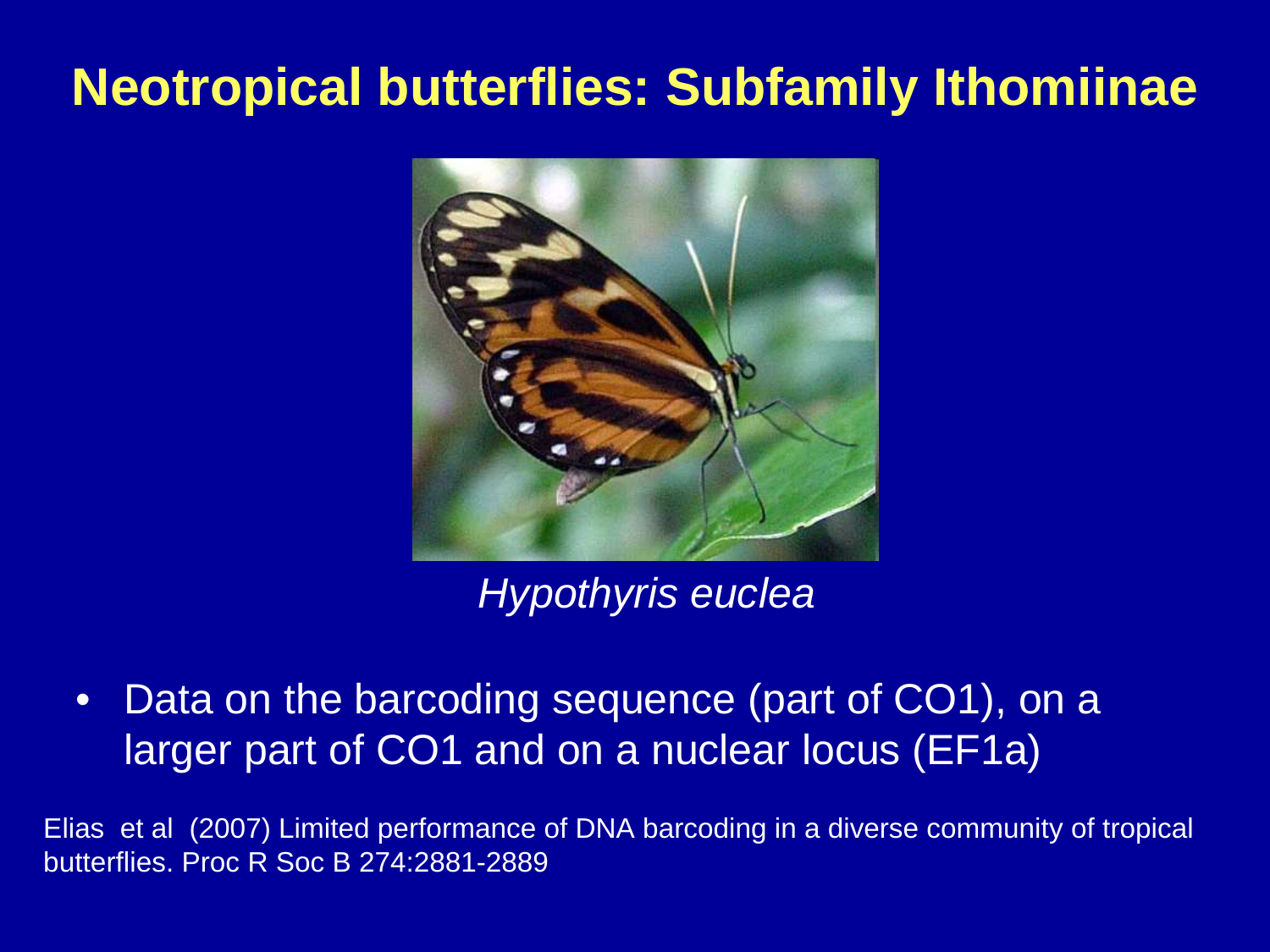### **Results on experimental data**

| Data set                                                                       | NJ |                                                         | PhyML 1-NN CART RF |  | Kernel |
|--------------------------------------------------------------------------------|----|---------------------------------------------------------|--------------------|--|--------|
| <i>Astraptes</i>                                                               |    | 99.36% 99.36% 99.36% 98.22% 99.36% 99.57%               |                    |  |        |
| Cowries (species)                                                              |    | <b>95.45%</b> 93.40% <b>95.45%</b> 78.40% 94.65% 94.45% |                    |  |        |
| Cowries (subspecies)                                                           |    | 91.10% 86.37% 91.31% 72.38% 91.41% 89.20%               |                    |  |        |
| Amazonian Butterflies (barcode)                                                |    | 91.73% 91.20% 90.40% 75.47% 92.00% 92.80%               |                    |  |        |
| Amazonian Butterflies (mtDNA)                                                  |    | 91.47% 91.20% 91.73% 71.20% 92.00% 93.60%               |                    |  |        |
| Amazonian Butterflies (nuclear gene) 87.74% 90.32% 90.32% 52.90% 80.64% 89.03% |    |                                                         |                    |  |        |

• Differences in success of the method depending on the data set.